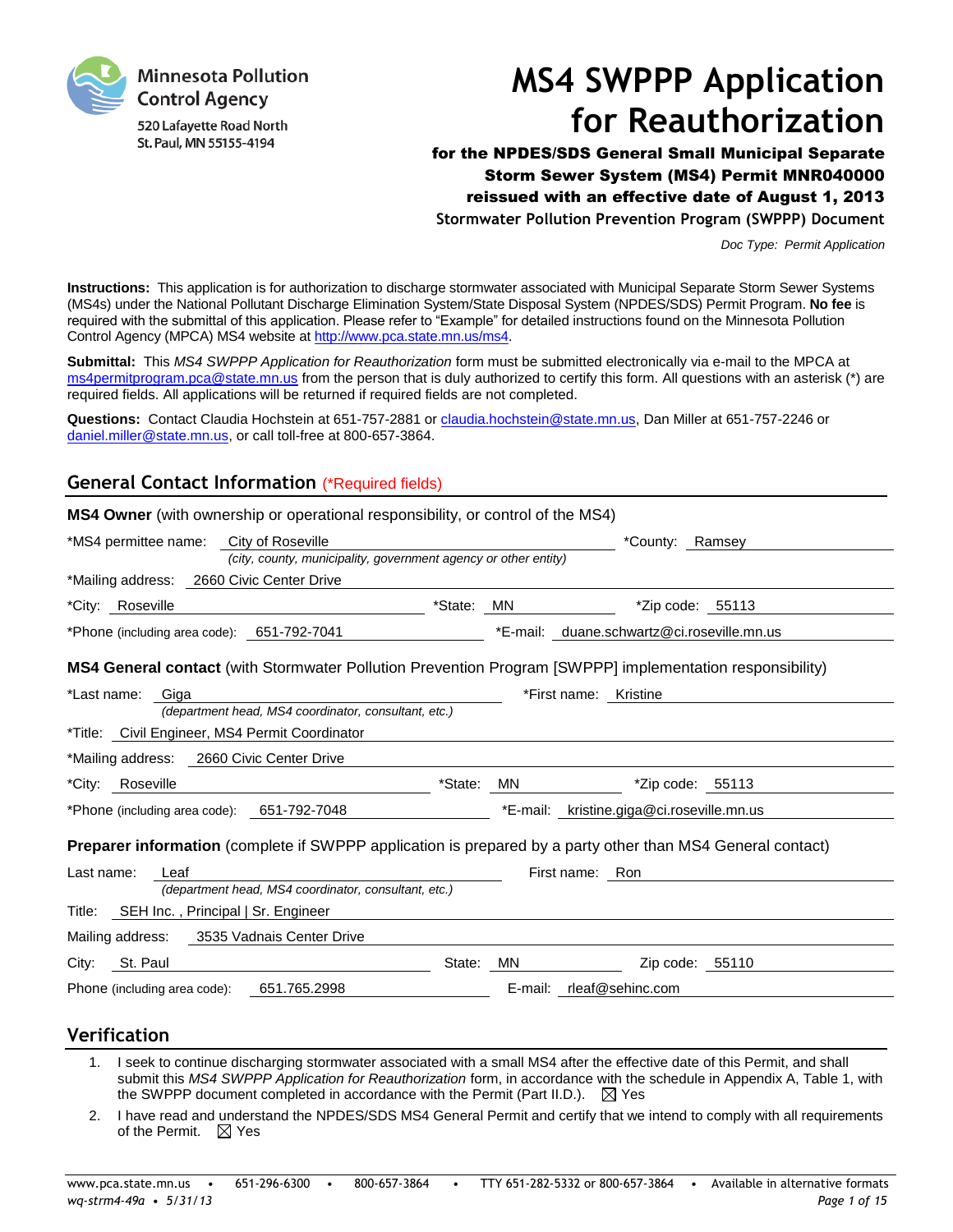## **Certification** (All fields are required)

Yes - *I certify under penalty of law that this document and all attachments were prepared under my direction or supervision*   $\boxtimes$ *in accordance with a system designed to assure that qualified personnel properly gathered and evaluated the information submitted.*

*I certify that based on my inquiry of the person, or persons, who manage the system, or those persons directly responsible*  for gathering the information, the information submitted is, to the best of my knowledge and belief, true, accurate, and *complete.*

*I am aware that there are significant penalties for submitting false information, including the possibility of civil and criminal penalties.*

This certification is required by Minn. Stat. §§ 7001.0070 and 7001.0540. The authorized person with overall, MS4 legal responsibility must certify the application (principal executive officer or a ranking elected official).

By typing my name in the following box, I certify the above statements to be true and correct, to the best of my knowledge, and that this information can be used for the purpose of processing my application.

|       | Name: Duane Schwartz                                                                   |                                                                              |                 |  |  |
|-------|----------------------------------------------------------------------------------------|------------------------------------------------------------------------------|-----------------|--|--|
|       | (This document has been electronically signed)                                         |                                                                              |                 |  |  |
|       | Title: Public Works Director                                                           | Date (mm/dd/yyyy): $12/30/2013$                                              |                 |  |  |
|       | Mailing address: 2660 Civic Center Drive                                               |                                                                              |                 |  |  |
| City: | Roseville                                                                              | State:<br>MN.                                                                | Zip code: 55113 |  |  |
|       | E-mail: duane.schwartz@ci.roseville.mn.us<br>Phone (including area code): 651-792-7041 |                                                                              |                 |  |  |
|       |                                                                                        | <b>Note:</b> The application will not be<br>processed without certification. |                 |  |  |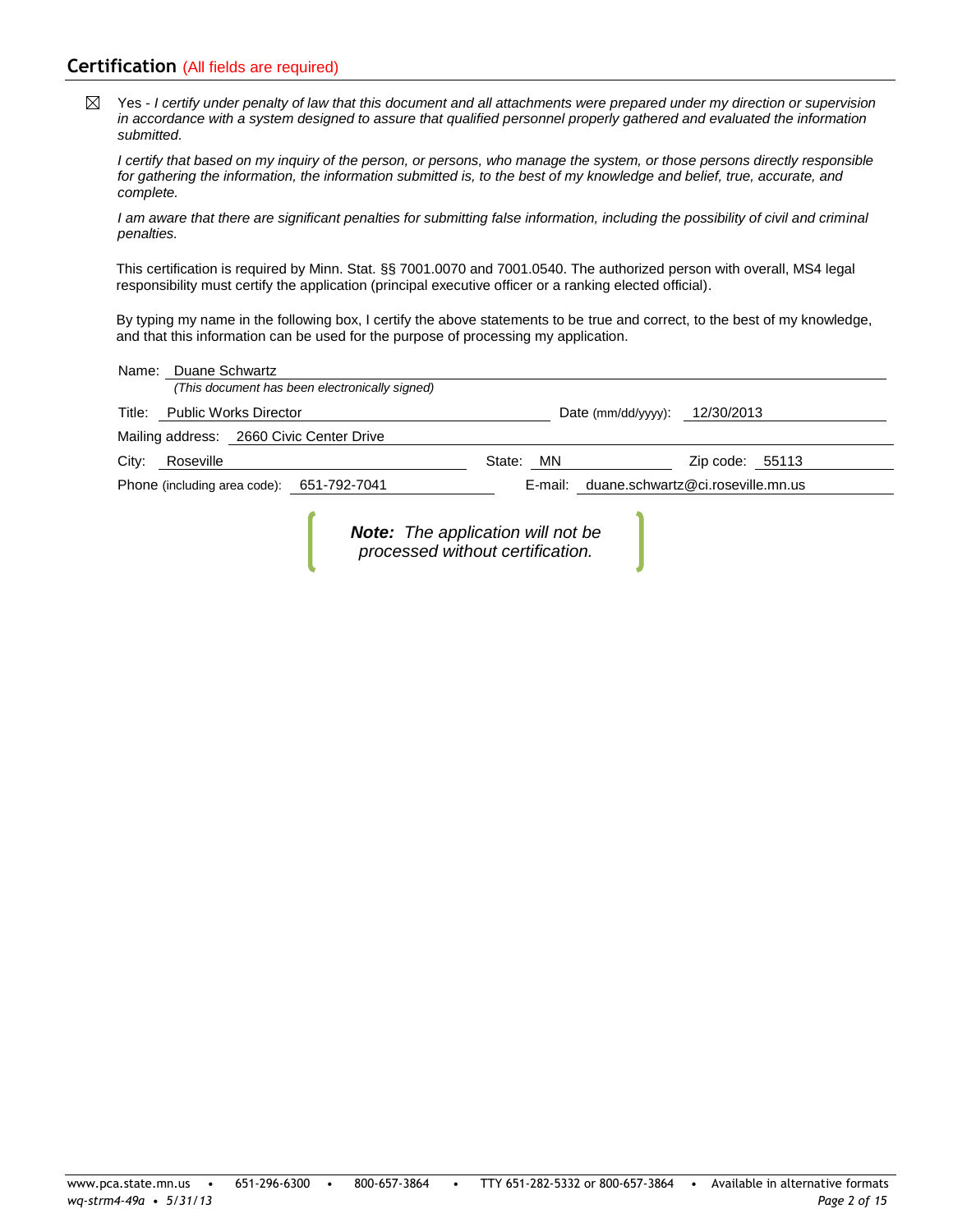## **I. Partnerships: (Part II.D.1)**

A. List the **regulated small MS4(s)** with which you have established a partnership in order to satisfy one or more requirements of this Permit. Indicate which Minimum Control Measure (MCM) requirements or other program components that each partnership helps to accomplish (List all that apply). Check the box below if you currently have no established partnerships with other regulated MS4s. If you have more than five partnerships, hit the tab key after the last line to generate a new row.

 $\boxtimes$  No partnerships with regulated small MS4s

| Name and description of partnership | <b>MCM/Other permit requirements involved</b> |
|-------------------------------------|-----------------------------------------------|
|                                     |                                               |
|                                     |                                               |
|                                     |                                               |
|                                     |                                               |
|                                     |                                               |

B. If you have additional information that you would like to communicate about your partnerships with other regulated small MS4(s), provide it in the space below, or include an attachment to the SWPPP Document, with the following file naming convention: *MS4NameHere\_Partnerships.*

The City does not have any formal partnership agreements in place to satisfy requirements a of the permit. However, the *City partners with several entities on a regular, but informal basis, on stormwater related issues. These entities include local watershed organizations, Ramsey County, MnDOT and adjacent cities.*

## **II. Description of Regulatory Mechanisms: (Part II.D.2)**

## **Illicit discharges**

A. Do you have a regulatory mechanism(s) that effectively prohibits non-stormwater discharges into your small MS4, except those non-stormwater discharges authorized under the Permit (Part III.D.3.b.)?  $\boxtimes$  Yes  $\Box$  No

## 1. If **yes:**

a. Check which *type* of regulatory mechanism(s) your organization has (check all that apply):

| $\boxtimes$ Ordinance        | $\Box$ Contract language |
|------------------------------|--------------------------|
| $\boxtimes$ Policy/Standards | $\Box$ Permits           |
| $\Box$ Rules                 |                          |
| $\Box$ Other, explain:       |                          |
|                              |                          |

b. Provide either a direct link to the mechanism selected above or attach it as an electronic document to this form; or if your regulatory mechanism is either an Ordinance or a Rule, you may provide a citation:

Citation:

- *1) Regulatory mechanism is established in City Code, Section 803 (803.03).*
- *2) Policies are established in the Comprehensive Surface Water Management Plan (Goal 5, Policy 3)*

Direct link:

- *1) City Code can be found by accessing the following web links:*
	- *a) http://www.cityofroseville.com/index.aspx?NID=1703*
- *2) Policy is in the Comprehensive Surface Water Management Plan:*
	- *b) http://www.cityofroseville.com/DocumentCenter/Home/View/12712*
- $\Box$  Check here if attaching an electronic copy of your regulatory mechanism, with the following file naming convention: *MS4NameHere\_IDDEreg.*
- 2. If **no:**

Describe the tasks and corresponding schedules that will be taken to assure that, within 12 months of the date permit coverage is extended, this permit requirement is met: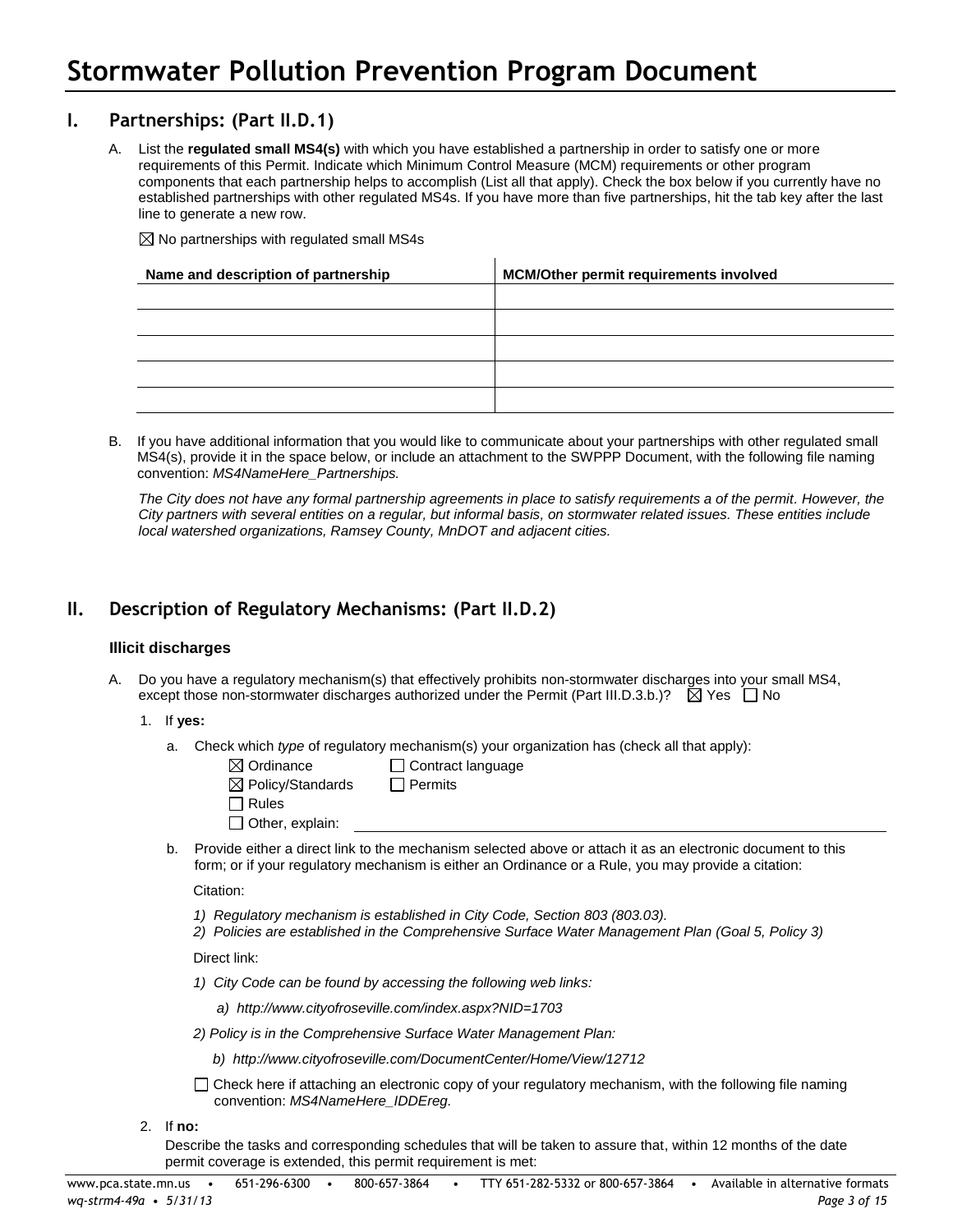#### **Construction site stormwater runoff control**

- A. Do you have a regulatory mechanism(s) that establishes requirements for erosion and sediment controls and waste controls?  $\boxtimes$  Yes  $\Box$  No
	- 1. If **yes:**
		- a. Check which *type* of regulatory mechanism(s) your organization has (check all that apply):
			- $\boxtimes$  Ordinance  $\Box$  Contract language  $\boxtimes$  Policy/Standards  $\Box$  Permits □ Rules  $\Box$  Other, explain:

b. Provide either a direct link to the mechanism selected above or attach it as an electronic document to this form; or if your regulatory mechanism is either an Ordinance or a Rule, you may provide a citation:

Citation:

- *1) Regulatory mechanism is established in City Code, Section 803 (803.04).*
- *2) Policies are established in the Comprehensive Surface Water Management Plan (Goal 2, Policy 1)*

Direct link:

- *1) City Code can be found by accessing the following web links:*
	- *a) http://www.cityofroseville.com/index.aspx?NID=1703*
- *2) Policy is in the Comprehensive Surface Water Management Plan:*
	- *b) http://www.cityofroseville.com/DocumentCenter/Home/View/12712*
- $\Box$  Check here if attaching an electronic copy of your regulatory mechanism, with the following file naming convention: *MS4NameHere\_CSWreg.*
- B. Is your regulatory mechanism at least as stringent as the MPCA general permit to Discharge Stormwater Associated with Construction Activity (as of the effective date of the MS4 Permit)?  $\Box$  Yes  $\boxtimes$  No

If you answered **yes** to the above question, proceed to C.

If you answered **no** to either of the above permit requirements listed in A. or B., describe the tasks and corresponding schedules that will be taken to assure that, within 12 months of the date permit coverage is extended, these permit requirements are met:

*The City's current ESC ordinance is as least as stringent as the MPCA Construction Stormwater (CSW) permit for most erosion and sediment control and waste control requirements and refers to the NPDES Construction Storm Water Permit. The city will review and update the current ordinance as necessary to meet and be in accordance with permit requirements (Part III.D.4.a). This effort will be completed within 12 months of the date permit coverage is extended.* 

C. Answer **yes** or **no** to indicate whether your regulatory mechanism(s) requires owners and operators of construction activity to develop site plans that incorporate the following erosion and sediment controls and waste controls as described in the Permit (Part III.D.4.a.(1)-(8)), and as listed below:

|    | Best Management Practices (BMPs) to minimize erosion.                                                                                                                | $\boxtimes$ Yes $\Box$ No |                |
|----|----------------------------------------------------------------------------------------------------------------------------------------------------------------------|---------------------------|----------------|
| 2. | BMPs to minimize the discharge of sediment and other pollutants.                                                                                                     | ⊠ Yes                     | $\Box$ No      |
| 3. | BMPs for dewatering activities.                                                                                                                                      | $\Box$ Yes $\boxtimes$ No |                |
|    | 4. Site inspections and records of rainfall events                                                                                                                   | $\Box$ Yes $\boxtimes$ No |                |
| 5. | <b>BMP</b> maintenance                                                                                                                                               | $\boxtimes$ Yes $\Box$ No |                |
| 6. | Management of solid and hazardous wastes on each project site.                                                                                                       | $\Box$ Yes $\boxtimes$ No |                |
|    | Final stabilization upon the completion of construction activity, including the use of perennial<br>vegetative cover on all exposed soils or other equivalent means. | $\Box$ Yes $\boxtimes$ No |                |
|    | 8. Criteria for the use of temporary sediment basins.                                                                                                                | ⊦ TYes                    | $\boxtimes$ No |
|    |                                                                                                                                                                      |                           |                |

If you answered **no** to any of the above permit requirements, describe the tasks and corresponding schedules that will be taken to assure that, within 12 months of the date permit coverage is extended, these permit requirements are met:

*C.1- 8: The City will review and update their ordinance(s) and regulatory mechanism(s) as necessary to meet the above erosion and sediment contorls and waste controls as described in the Permit (Part III.D.4.a.(1)-(8)) as listed above. This effort will be completed within 12 months of the date permit coverage is extended.*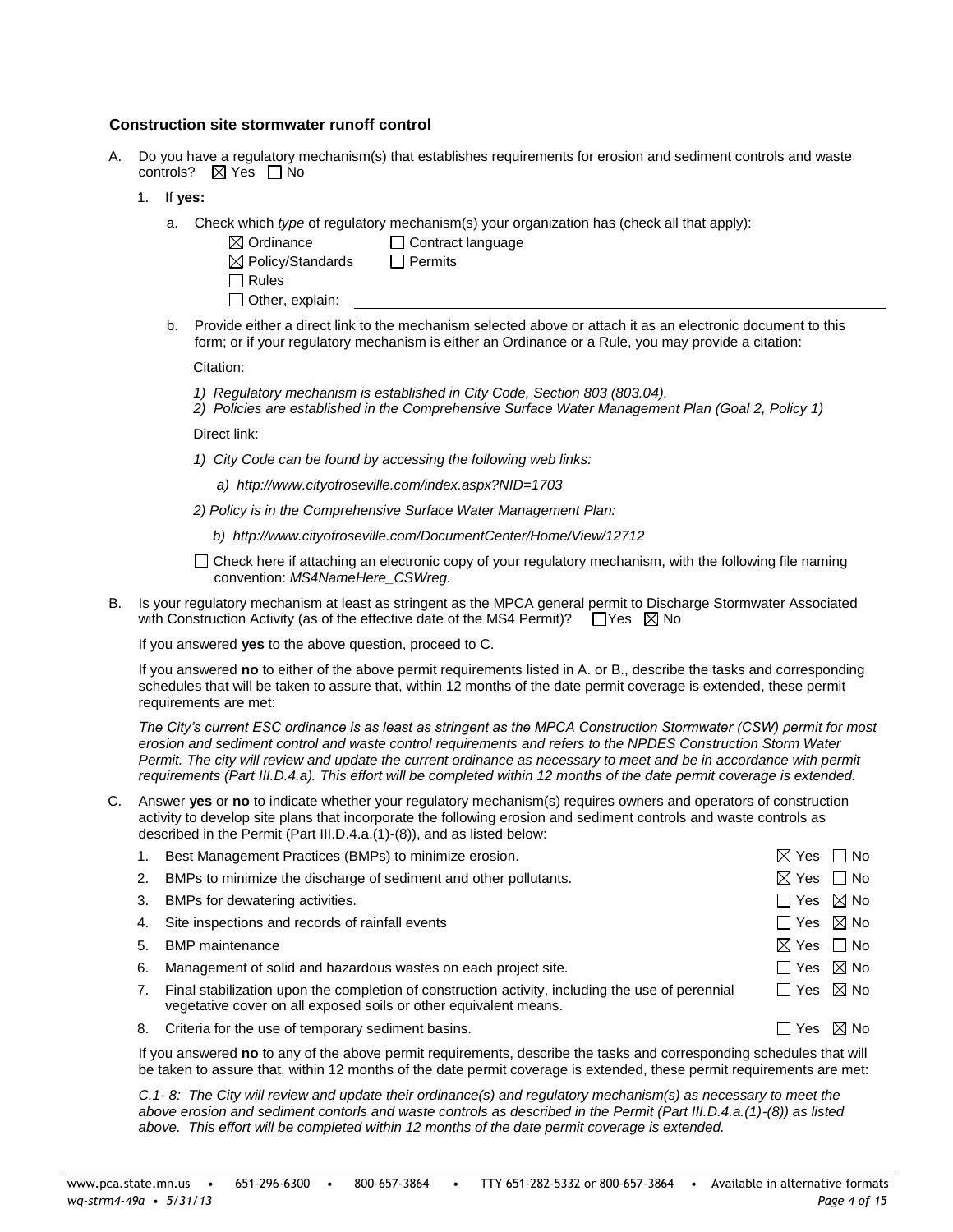#### **Post-construction stormwater management**

- A. Do you have a regulatory mechanism(s) to address post-construction stormwater management activities?  $\boxtimes$  Yes  $\Box$  No
	- 1. If **yes:**
		- a. Check which *type* of regulatory mechanism(s) your organization has (check all that apply):

| $\boxtimes$ Ordinance        | Contract language |  |  |
|------------------------------|-------------------|--|--|
| $\boxtimes$ Policy/Standards | $\sqcap$ Permits  |  |  |
|                              |                   |  |  |
| ∃ Rules                      |                   |  |  |
| $\Box$ Other, explain:       |                   |  |  |
|                              |                   |  |  |

b. Provide either a direct link to the mechanism selected above or attach it as an electronic document to this form; or if your regulatory mechanism is either an Ordinance or a Rule, you may provide a citation:

Citation:

*1) Regulatory mechanism is established in City Code, Section 803.04 and Chapter 1017, Section 1017.26.* 

*2) Policies are established in the Comprehensive Surface Water Management Plan (Goals 1 and 2, Policies all).* 

*3) Standards are established in a stand alone document titled "Storm Water Management Standards."* 

Direct link:

- *1) City Code can be found by accessing the following web links:*
	- *a) http://www.cityofroseville.com/index.aspx?NID=1703*
	- *b) http://www.cityofroseville.com/index.aspx?NID=1727*
- *2) Policy is in the Comprehensive Surface Water Management Plan:*
	- *b) http://www.cityofroseville.com/DocumentCenter/Home/View/12712*
- *3. Storm Water Management Standards (attached pdf)*
- $\boxtimes$  Check here if attaching an electronic copy of your regulatory mechanism, with the following file naming convention: *MS4NameHere\_PostCSWreg.*
- B. Answer **yes** or **no** below to indicate whether you have a regulatory mechanism(s) in place that meets the following requirements as described in the Permit (Part III.D.5.a.):

| <b>Site plan review:</b> Requirements that owners and/or operators of construction activity submit<br>site plans with post-construction stormwater management BMPs to the permittee for review and<br>approval, prior to start of construction activity. | ⊠ Yes □ No |  |
|----------------------------------------------------------------------------------------------------------------------------------------------------------------------------------------------------------------------------------------------------------|------------|--|
| <b>Conditions for post construction stormwater management:</b> Requires the use of any                                                                                                                                                                   |            |  |

| <b>UNIMEDIAL CONSULTATION SCRIPTION AND MONOGRAPHIC INCOMICS THE USE OF ALLY</b>                |
|-------------------------------------------------------------------------------------------------|
| combination of BMPs, with highest preference given to Green Infrastructure techniques and       |
| practices (e.g., infiltration, evapotranspiration, reuse/harvesting, conservation design, urban |
| forestry, green roofs, etc.), necessary to meet the following conditions on the site of a       |
| construction activity to the Maximum Extent Practicable (MEP):                                  |

| a. For new development projects - no net increase from pre-project conditions (on an annual | $\Box$ Yes $\,\boxtimes$ No |  |
|---------------------------------------------------------------------------------------------|-----------------------------|--|
| average basis) of:                                                                          |                             |  |

- 1) Stormwater discharge volume, unless precluded by the stormwater management limitations in the Permit (Part III.D.5.a(3)(a)).
- 2) Stormwater discharges of Total Suspended Solids (TSS).
- 3) Stormwater discharges of Total Phosphorus (TP).
- b. For redevelopment projects a net reduction from pre-project conditions (on an annual average basis) of:  $\Box$  Yes  $\boxtimes$  No
	- 1) Stormwater discharge volume, unless precluded by the stormwater management limitations in the Permit (Part III.D.5.a(3)(a)).
	- 2) Stormwater discharges of TSS.
	- 3) Stormwater discharges of TP.

## 3. **Stormwater management limitations and exceptions:**

- a. Limitations
	- 1) Prohibit the use of infiltration techniques to achieve the conditions for post-construction stormwater management in the Permit (Part III.D.5.a(2)) when the infiltration structural stormwater BMP will receive discharges from, or be constructed in areas:  $\Box$  Yes  $\boxtimes$  No
		- a) Where industrial facilities are not authorized to infiltrate industrial stormwater under an NPDES/SDS Industrial Stormwater Permit issued by the MPCA.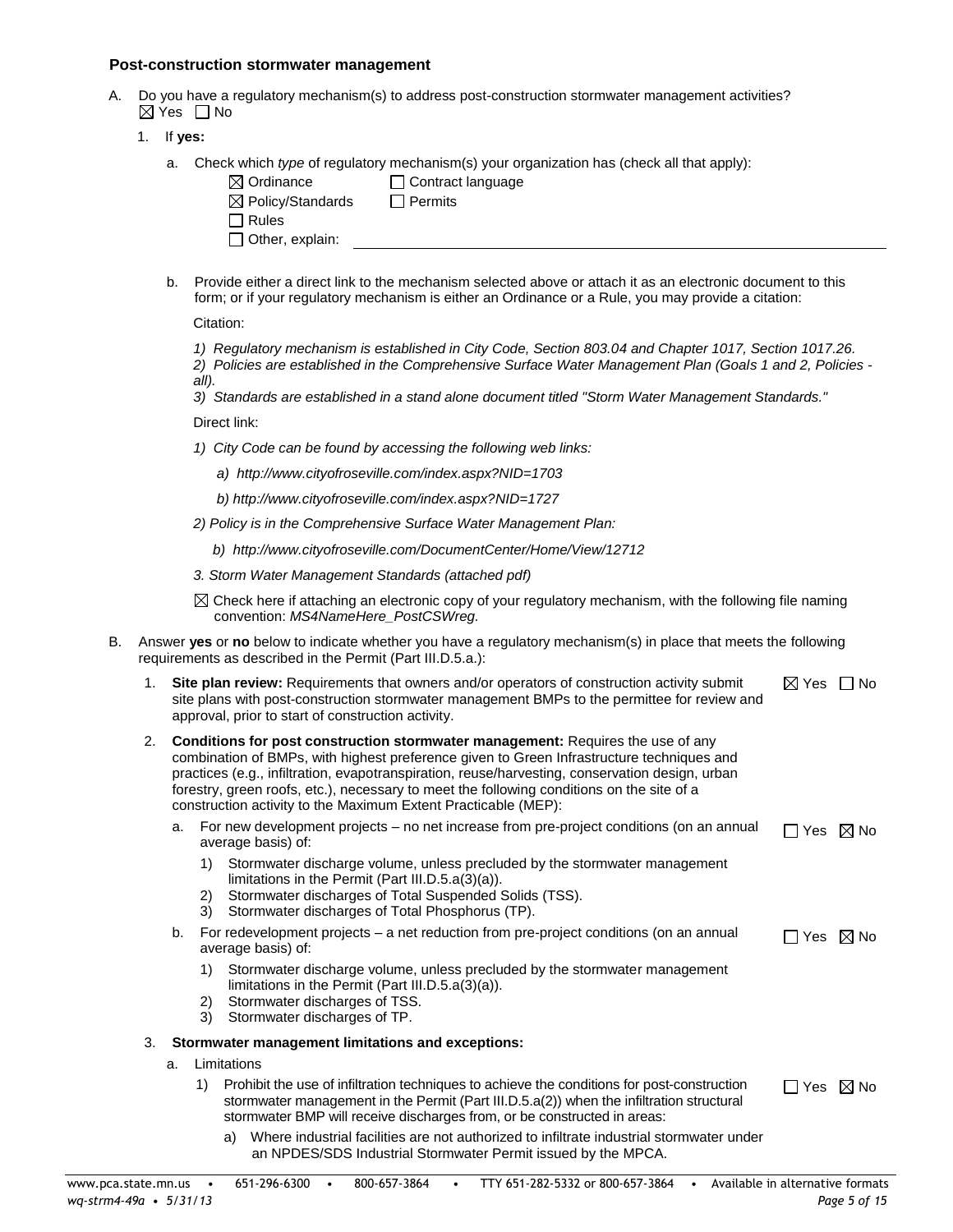|  |  |  | b) Where vehicle fueling and maintenance occur. |
|--|--|--|-------------------------------------------------|
|--|--|--|-------------------------------------------------|

- c) With less than three (3) feet of separation distance from the bottom of the infiltration system to the elevation of the seasonally saturated soils or the top of bedrock.
- d) Where high levels of contaminants in soil or groundwater will be mobilized by the infiltrating stormwater.

|    |    |    |                      | militrating stormwater.                                                                                                                                                                                                                                                                                                                                                                                                                                                                                                                                                                                                                                                                                                                           |                           |                    |
|----|----|----|----------------------|---------------------------------------------------------------------------------------------------------------------------------------------------------------------------------------------------------------------------------------------------------------------------------------------------------------------------------------------------------------------------------------------------------------------------------------------------------------------------------------------------------------------------------------------------------------------------------------------------------------------------------------------------------------------------------------------------------------------------------------------------|---------------------------|--------------------|
|    |    | 2) |                      | Restrict the use of infiltration techniques to achieve the conditions for post-construction<br>stormwater management in the Permit (Part III.D.5.a(2)), without higher engineering<br>review, sufficient to provide a functioning treatment system and prevent adverse<br>impacts to groundwater, when the infiltration device will be constructed in areas:                                                                                                                                                                                                                                                                                                                                                                                      | $\Box$ Yes $\boxtimes$ No |                    |
|    |    |    | a)<br>b)<br>C)<br>d) | With predominately Hydrologic Soil Group D (clay) soils.<br>Within 1,000 feet up-gradient, or 100 feet down-gradient of active karst features.<br>Within a Drinking Water Supply Management Area (DWSMA) as defined in Minn.<br>R. 4720.5100, subp. 13.<br>Where soil infiltration rates are more than 8.3 inches per hour.                                                                                                                                                                                                                                                                                                                                                                                                                       |                           |                    |
|    |    | 3) |                      | For linear projects where the lack of right-of-way precludes the installation of volume<br>control practices that meet the conditions for post-construction stormwater management<br>in the Permit (Part III.D.5.a(2)), the permittee's regulatory mechanism(s) may allow<br>exceptions as described in the Permit (Part III.D.5.a(3)(b)). The permittee's regulatory<br>mechanism(s) shall ensure that a reasonable attempt be made to obtain right-of-way<br>during the project planning process.                                                                                                                                                                                                                                               | $\Box$ Yes $\boxtimes$ No |                    |
| 4. |    |    |                      | Mitigation provisions: The permittee's regulatory mechanism(s) shall ensure that any<br>stormwater discharges of TSS and/or TP not addressed on the site of the original construction<br>activity are addressed through mitigation and, at a minimum, shall ensure the following<br>requirements are met:                                                                                                                                                                                                                                                                                                                                                                                                                                         |                           |                    |
|    | a. | 1) |                      | Mitigation project areas are selected in the following order of preference:<br>Locations that yield benefits to the same receiving water that receives runoff from the<br>original construction activity.                                                                                                                                                                                                                                                                                                                                                                                                                                                                                                                                         | $\Box$ Yes $\boxtimes$ No |                    |
|    |    | 2) |                      | Locations within the same Minnesota Department of Natural Resource (DNR)<br>catchment area as the original construction activity.                                                                                                                                                                                                                                                                                                                                                                                                                                                                                                                                                                                                                 |                           |                    |
|    |    | 3) |                      | Locations in the next adjacent DNR catchment area up-stream                                                                                                                                                                                                                                                                                                                                                                                                                                                                                                                                                                                                                                                                                       |                           |                    |
|    |    | 4) |                      | Locations anywhere within the permittee's jurisdiction.                                                                                                                                                                                                                                                                                                                                                                                                                                                                                                                                                                                                                                                                                           |                           |                    |
|    | b. |    |                      | Mitigation projects must involve the creation of new structural stormwater BMPs or the<br>retrofit of existing structural stormwater BMPs, or the use of a properly designed regional<br>structural stormwater BMP.                                                                                                                                                                                                                                                                                                                                                                                                                                                                                                                               | $\Box$ Yes $\boxtimes$ No |                    |
|    | с. |    |                      | Routine maintenance of structural stormwater BMPs already required by this permit cannot<br>be used to meet mitigation requirements of this part.                                                                                                                                                                                                                                                                                                                                                                                                                                                                                                                                                                                                 | $\Box$ Yes $\boxtimes$ No |                    |
|    | d. |    |                      | Mitigation projects shall be completed within 24 months after the start of the original<br>construction activity.                                                                                                                                                                                                                                                                                                                                                                                                                                                                                                                                                                                                                                 | $\mathsf{L}$              | Yes $\boxtimes$ No |
|    | е. |    |                      | The permittee shall determine, and document, who will be responsible for long-term<br>maintenance on all mitigation projects of this part.                                                                                                                                                                                                                                                                                                                                                                                                                                                                                                                                                                                                        | $\Box$ Yes $\boxtimes$ No |                    |
|    | f. |    |                      | If the permittee receives payment from the owner and/or operator of a construction activity<br>for mitigation purposes in lieu of the owner or operator of that construction activity meeting<br>the conditions for post-construction stormwater management in Part III.D.5.a(2), the<br>permittee shall apply any such payment received to a public stormwater project, and all<br>projects must be in compliance with Part III.D.5.a(4)(a)-(e).                                                                                                                                                                                                                                                                                                 | $\Box$ Yes $\boxtimes$ No |                    |
| 5. |    |    |                      | Long-term maintenance of structural stormwater BMPs: The permittee's regulatory<br>mechanism(s) shall provide for the establishment of legal mechanisms between the permittee<br>and owners or operators responsible for the long-term maintenance of structural stormwater<br>BMPs not owned or operated by the permittee, that have been implemented to meet the<br>conditions for post-construction stormwater management in the Permit (Part III.D.5.a(2)). This<br>only includes structural stormwater BMPs constructed after the effective date of this permit and<br>that are directly connected to the permittee's MS4, and that are in the permittee's jurisdiction.<br>The legal mechanism shall include provisions that, at a minimum: |                           |                    |
|    | a. |    |                      | Allow the permittee to conduct inspections of structural stormwater BMPs not owned or<br>operated by the permittee, perform necessary maintenance, and assess costs for those<br>structural stormwater BMPs when the permittee determines that the owner and/or operator<br>of that structural stormwater BMP has not conducted maintenance.                                                                                                                                                                                                                                                                                                                                                                                                      | $\boxtimes$ Yes $\Box$ No |                    |
|    | b. |    |                      | Include conditions that are designed to preserve the permittee's right to ensure maintenance                                                                                                                                                                                                                                                                                                                                                                                                                                                                                                                                                                                                                                                      | $\boxtimes$ Yes           | l No               |

- responsibility, for structural stormwater BMPs not owned or operated by the permittee, when those responsibilities are legally transferred to another party.
- c. Include conditions that are designed to protect/preserve structural stormwater BMPs and  $\boxtimes$  Yes  $\Box$  No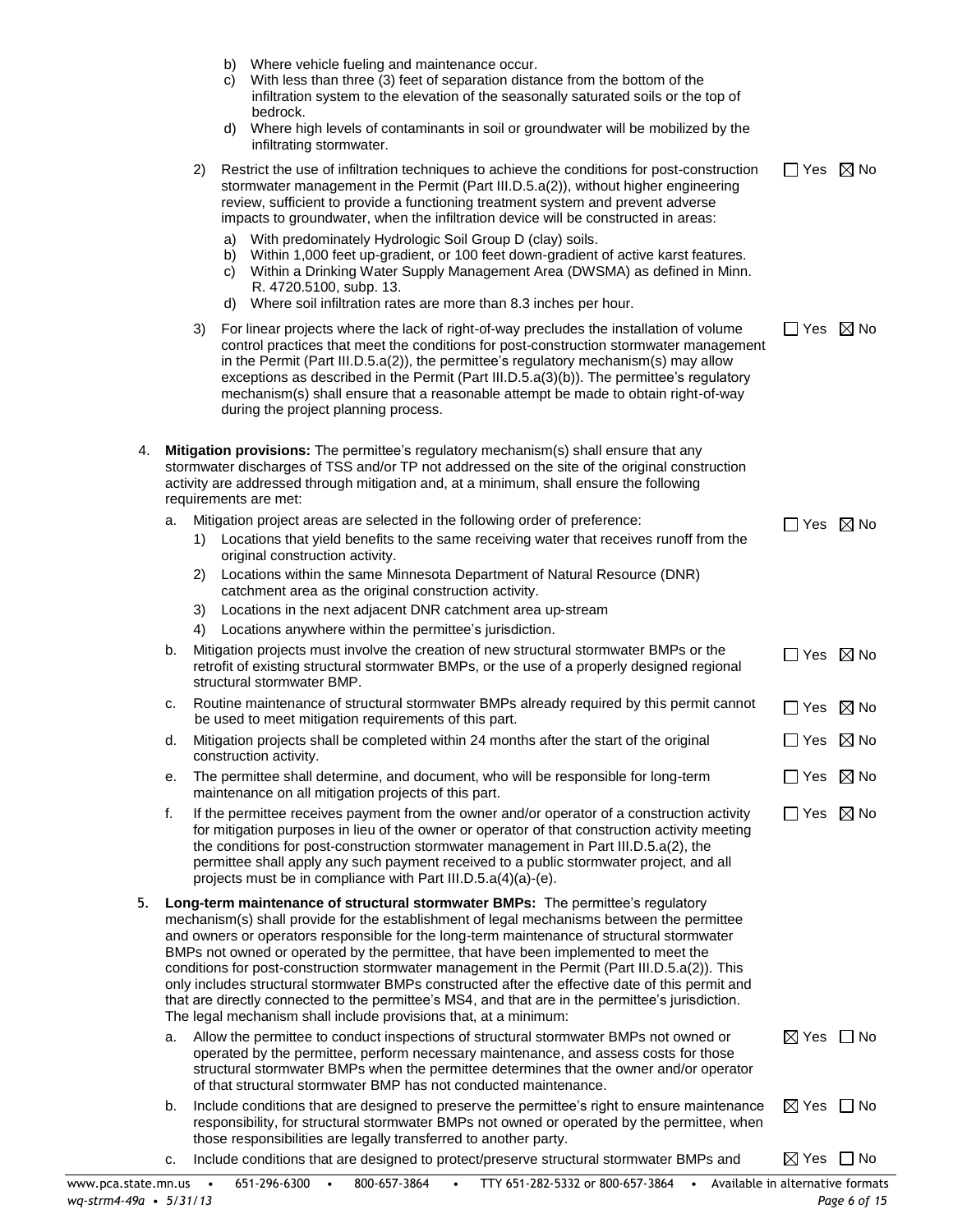site features that are implemented to comply with the Permit (Part III.D.5.a(2)). If site configurations or structural stormwater BMPs change, causing decreased structural stormwater BMP effectiveness, new or improved structural stormwater BMPs must be implemented to ensure the conditions for post-construction stormwater management in the Permit (Part III.D.5.a(2)) continue to be met.

If you answered **no** to any of the above permit requirements, describe the tasks and corresponding schedules that will be taken to assure that, within twelve (12) months of the date permit coverage is extended, these permit requirements are met:

*B.2: The City will review and update their ordinance(s) and regulatory mechanism(s) as necessary to meet the requirements for post-construction stormwater management requirements for new development and redevelopment projects as described in the Permit (Part III.D.5.a.). This effort will be completed within 12 months of the date permit coverage is extended.*

*B.3: The City will review and update their ordinance(s) and regulatory mechanism(s) as necessary to meet the requirements for stormwater management limitation and exceptions as described in the Permit (Part III.D.5.a.). This effort will be completed within 12 months of the date permit coverage is extended.*

*B.4: The City will review and update their ordinance(s) and regulatory mechanism(s) as necessary to meet the requirements for mitigation provisions as described in the Permit (Part III.D.5.a.). This effort will be completed within 12 months of the date permit coverage is extended.*

*B.5: The City will review and update their ordinance(s) and regulatory mechanism(s) as necessary to meet the requirements for long-term amintenance as described in the Permit (Part III.D.5.a.). This effort will be completed within 12 months of the date permit coverage is extended.* 

## **III. Enforcement Response Procedures (ERPs): (Part II.D.3)**

A. Do you have existing ERPs that satisfy the requirements of the Permit (Part III.B.)?  $\square$  Yes  $\boxtimes$  No

- 1. If **yes**, attach them to this form as an electronic document, with the following file naming convention: *MS4NameHere\_ERPs.*
- 2. If **no**, describe the tasks and corresponding schedules that will be taken to assure that, with twelve (12) months of the date permit coverage is extended, these permit requirements are met:

*A.1. The City currently has some existing ERPs in Chapters 803 and 1017 and standard practices, however the City plans to review current ERP's and ensure they are in written format and housed so they are easy to find. This effort will be completed within 12 months of the date permit coverage is extended.*

B. Describe your ERPs:

*B.1. The City may issue stop work orders, notice of violations, impose penalties, charge fees and/or pursue criminal prosecution.*

## **IV. Storm Sewer System Map and Inventory: (Part II.D.4.)**

A. Describe how you manage your storm sewer system map and inventory:

*A. The City maintains a GIS map and data base for the City's storm sewer system. City staff updates the GIS map and database with the latest as-built drawing information. This allows us to provide real-time updates to the storm sewer system map and data base.*

- B. Answer **yes** or **no** to indicate whether your storm sewer system map addresses the following requirements from the Permit (Part III.C.1.a-d), as listed below:
	- 1. The permittee's entire small MS4 as a goal, but at a minimum, all pipes 12 inches or greater in diameter, including stormwater flow direction in those pipes.  $\boxtimes$  Yes  $\Box$  No
	- 2. Outfalls, including a unique identification (ID) number assigned by the permittee, and an associated geographic coordinate.  $\Box$  Yes  $\boxtimes$  No
	- 3. Structural stormwater BMPs that are part of the permittee's small MS4.  $\boxtimes$  Yes  $\Box$  No
	- 4. All receiving waters.  $\Box$  No  $\Box$  No  $\Box$  No  $\Box$  No  $\Box$  No  $\Box$  No  $\Box$  No  $\Box$  No  $\Box$  No  $\Box$  No  $\Box$  No  $\Box$  No  $\Box$  No  $\Box$  No  $\Box$  No  $\Box$  No  $\Box$  No  $\Box$  No  $\Box$  No  $\Box$  No  $\Box$  No  $\Box$  No  $\Box$  No  $\Box$  No  $\Box$

If you answered **no** to any of the above permit requirements, describe the tasks and corresponding schedules that will be taken to assure that, within 12 months of the date permit coverage is extended, these permit requirements are met:

*B.2. A review of the current storm water system map will be done to ensure all outfalls are reflected and have unique identification numbers assigned. This effort will be completed within 12 months of the date permit coverage is extended.*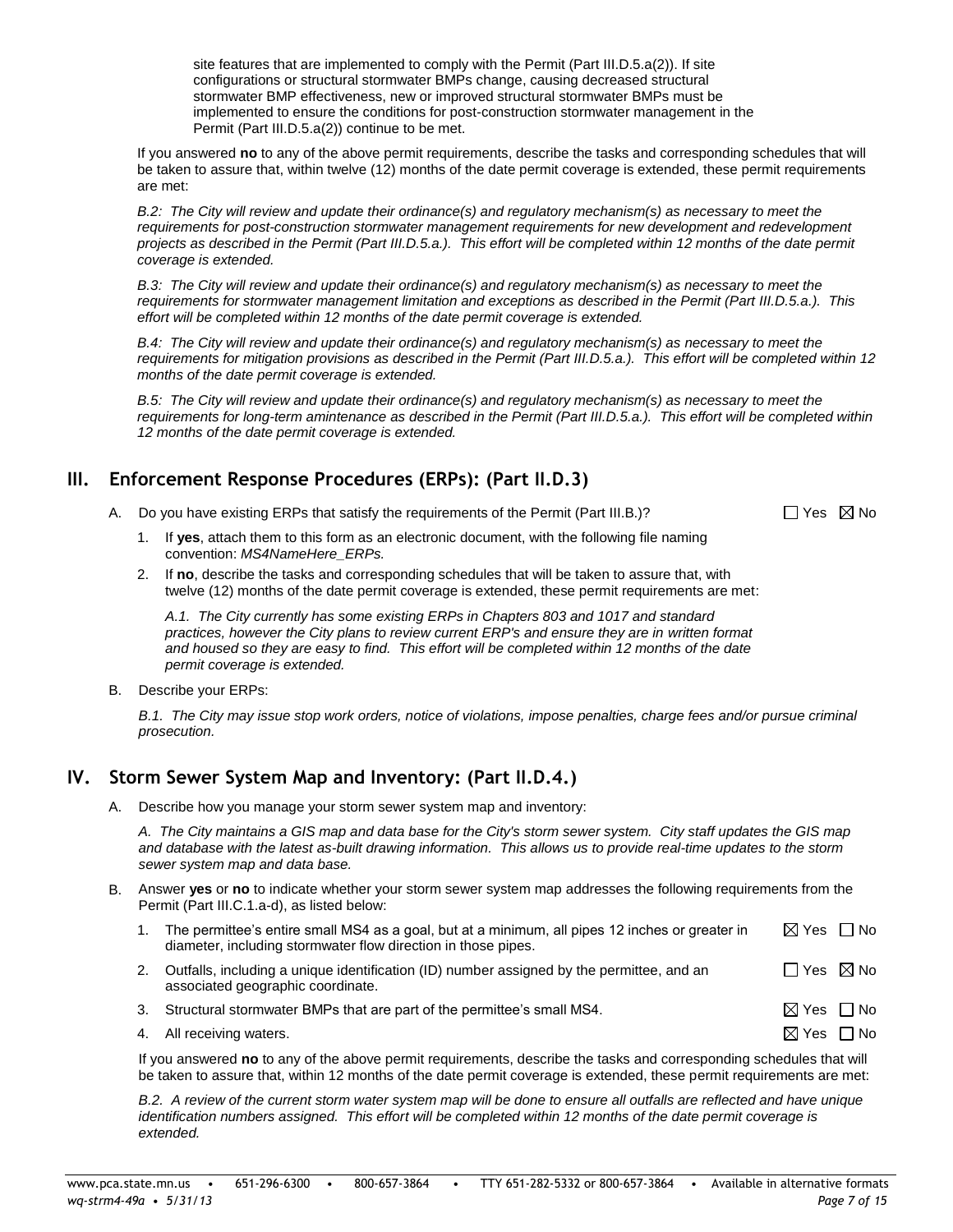C. Answer **yes** or **no** to indicate whether you have completed the requirements of 2009 Minnesota Session Law, Ch. 172. Sec. 28: with the following inventories, according to the specifications of the Permit (Part III.C.2.a.-b.), including:

| 1. All ponds within the permittee's jurisdiction that are constructed and operated for purposes of | $\Box$ Yes $\boxtimes$ No |  |
|----------------------------------------------------------------------------------------------------|---------------------------|--|
| water quality treatment, stormwater detention, and flood control, and that are used for the        |                           |  |
| collection of stormwater via constructed conveyances.                                              |                           |  |

- 2. All wetlands and lakes, within the permittee's jurisdiction, that collect stormwater via constructed conveyances.  $\Box$  Yes  $\boxtimes$  No
- D. Answer **yes** or **no** to indicate whether you have completed the following information for each feature inventoried.

|  |  |  | 1. A unique identification (ID) number assigned by the permittee. |  | $\Box$ Yes $\boxtimes$ No |  |
|--|--|--|-------------------------------------------------------------------|--|---------------------------|--|
|--|--|--|-------------------------------------------------------------------|--|---------------------------|--|

- 2. A geographic coordinate.
- 3. Type of feature (e.g., pond, wetland, or lake). This may be determined by using best professional judgment.  $\Box$  Yes  $\boxtimes$  No

If you have answered **yes** to all above requirements, and you have already submitted the Pond Inventory Form to the MPCA, then you do not need to resubmit the inventory form below.

If you answered **no** to any of the above permit requirements, describe the tasks and corresponding schedules that will be taken to assure that, within 12 months of the date permit coverage is extended, these permit requirements are met:

*D. The original pond inventory was completed by recording the information on paper survey sheets. Approximately 3/4 of the information has been entered into our Storm Map GIS system. This effort will be completed within 12 months of the date permit coverage is extended.*

E. Answer yes or no to indicate if you are attaching your pond, wetland and lake inventory to the MPCA  $\Box$  Yes  $\boxtimes$  No on the form provided on the MPCA website at[: http://www.pca.state.mn.us/ms4](http://www.pca.state.mn.us/ms4) , according to the specifications of Permit (Part III.C.2.b.(1)-(3)). Attach with the following file naming convention: *MS4NameHere\_inventory*.

If you answered **no,** the inventory form must be submitted to the MPCA MS4 Permit Program within 12 months of the date permit coverage is extended.

## **V. Minimum Control Measures (MCMs) (Part II.D.5)**

## **A. MCM1: Public education and outreach**

1. The Permit requires that, within 12 months of the date permit coverage is extended, existing permittees revise their education and outreach program that focuses on illicit discharge recognition and reporting, as well as other specifically selected stormwater-related issue(s) of high priority to the permittee during this permit term. Describe your **current** educational program, including **any high-priority topics included**:

*A.1. The City of Roseville provides its citizens with storm water education in the form of displays, pamphlets, booklets, local newspaper, public television and utility stuffers. For the majority of the cases, the audience will be homeowners, businesses, and developers. The audience depends on the situation or campaign that may be occurring at the time. The method of distributing the materials is tailored to most efficiently reach the intended audience. The City of Roseville has created and will continuously update a link on the City's website containing storm sewer issues and pollution prevention programs in the City. General educational goals include increased awareness to storm water systems, activities that lead to storm water pollution, pollution prevention measures and awareness on the adverse effect pollution and toxins have on the water bodies and environment.*

2. List the categories of BMPs that address your public education and outreach program, including the distribution of educational materials and a program implementation plan. Use the first table for categories of BMPs that you have established and the second table for categories of BMPs that you plan to implement over the course of the permit term.

Include the measurable goals with appropriate timeframes that each BMP category will be implemented and completed. In addition, provide interim milestones and the frequency of action in which the permittee will implement and/or maintain the BMPs. Refer to the U.S. Environmental Protection Agency's (EPA) *Measurable Goals Guidance for Phase II Small MS4s* [\(http://www.epa.gov/npdes/pubs/measurablegoals.pdf\)](http://www.epa.gov/npdes/pubs/measurablegoals.pdf).

**If you have more than five categories**, hit the tab key after the last line to generate a new row.

|                           |  | <b>Established BMP categories</b> |  |                                                                                                                             | Measurable goals and timeframes                                                                  |  |  |  |
|---------------------------|--|-----------------------------------|--|-----------------------------------------------------------------------------------------------------------------------------|--------------------------------------------------------------------------------------------------|--|--|--|
| City Bulletin Board       |  |                                   |  | Various brochures and information available year-round at City<br>Hall. Track number of brochures made available each year. |                                                                                                  |  |  |  |
| Roseville City Newsletter |  |                                   |  |                                                                                                                             | Article(s) that cover each major MCM published each year.<br>Track number of articles published. |  |  |  |
| Roseville University      |  |                                   |  |                                                                                                                             | Annual classes including topics related to Stormwater. Track                                     |  |  |  |
| www.pca.state.mn.us       |  | 651-296-6300                      |  | 800-657-3864                                                                                                                | Available in alternative formats<br>TTY 651-282-5332 or 800-657-3864                             |  |  |  |

 $\Box$  Yes  $\boxtimes$  No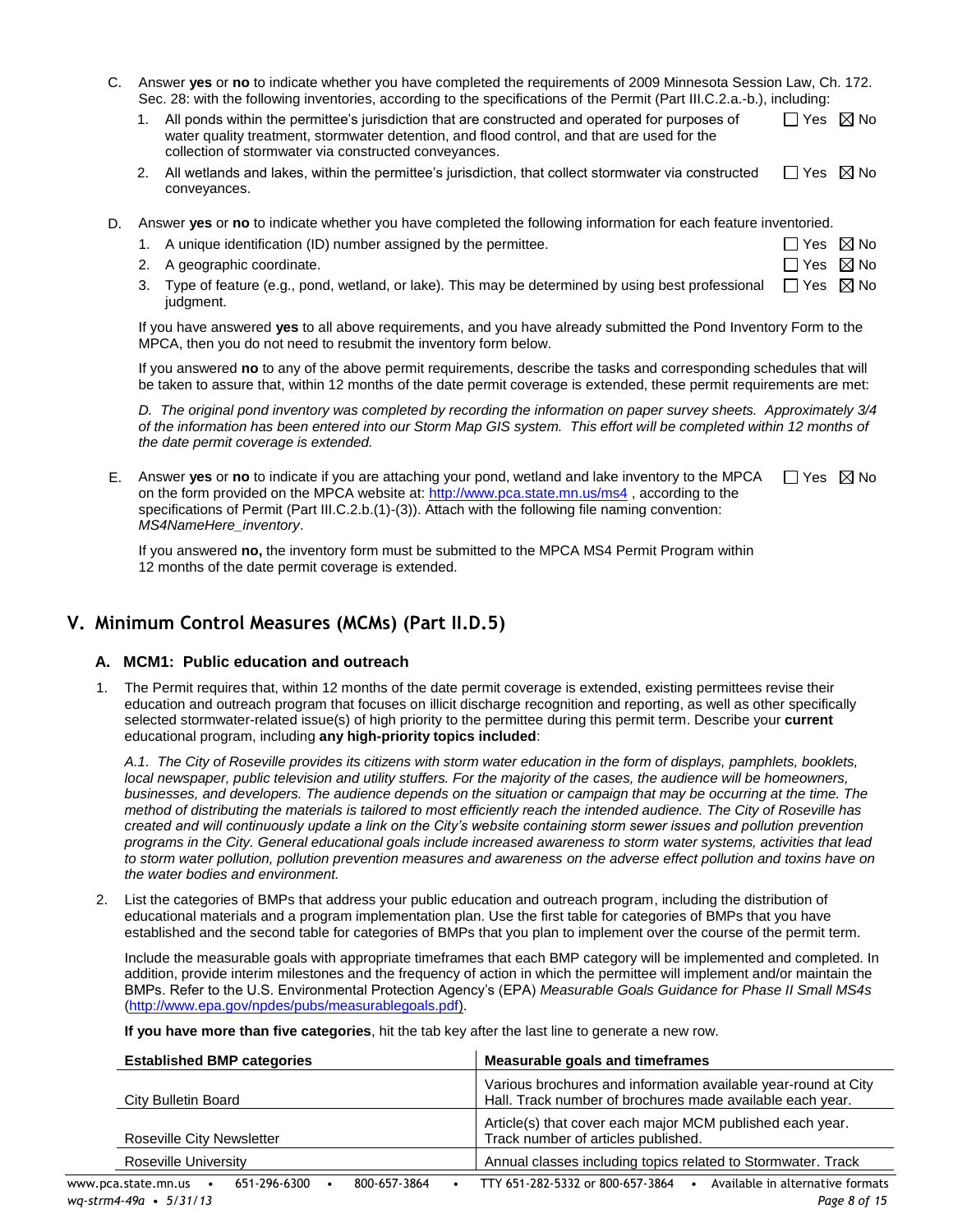| <b>BMP categories to be implemented</b> | <b>Measurable goals and timeframes</b>                                                                               |
|-----------------------------------------|----------------------------------------------------------------------------------------------------------------------|
| City Web Page                           | Review current information available through the City Web Page<br>each year. Track hits to webpage annually.         |
| Home and Garden Show                    | Annual show that the City has a booth at to provide info on lawn<br>care, native plantings, rain water gardens, etc. |
|                                         | number of classes held with storm water topics.                                                                      |

3. Provide the name or the position title of the individual(s) who is responsible for implementing and/or coordinating this MCM:

*MS4 Permit Coordinator*

#### **B. MCM2: Public participation and involvement**

1. The Permit (Part III.D.2.a.) requires that, within 12 months of the date permit coverage is extended, existing permittees shall revise their current program, as necessary, and continue to implement a public participation/involvement program to solicit public input on the SWPPP. Describe your current program:

*B.1. The Annual Public SWPPP meeting includes an educational component. The City will notify the public 30 days prior to the annual meeting. The notice will refer to the SWPPP as being a topic of discussion at the meeting and will inform people on the location, date and time or the public meeting. The notice will also inform the public on where they may view a copy of the SWPPP and that they have an opportunity to comment on the SWPPP. Following the public meeting, all relevant material discussed concerning the SWPPP will be submitted with the annual report.*

2. List the categories of BMPs that address your public participation/involvement program, including solicitation and documentation of public input on the SWPPP. Use the first table for categories of BMPs that you have established and the second table for categories of BMPs that you plan to implement over the course of the permit term.

Include the measurable goals with appropriate timeframes that each BMP category will be implemented and completed. In addition, provide interim milestones and the frequency of action in which the permittee will implement and/or maintain the BMPs. Refer to the EPA's *Measurable Goals Guidance for Phase II Small MS4s* [\(http://www.epa.gov/npdes/pubs/measurablegoals.pdf\)](http://www.epa.gov/npdes/pubs/measurablegoals.pdf). **If you have more than five categories**, hit the tab key after the last line to generate a new row.

| <b>Established BMP categories</b>                                                                       | Measurable goals and timeframes                                                                        |
|---------------------------------------------------------------------------------------------------------|--------------------------------------------------------------------------------------------------------|
| Comply with Public Notice Requirements                                                                  | Annually, meet notice requirement of at least 30 days prior to<br>meeting                              |
| Solicit Public Input and opinions on the Adequacy of<br>the SWPPP                                       | SWPPP is available at the meeting and public is given option to<br>provide input at the annual meeting |
| Conduct public hearing for each permit year                                                             | Public Hearing is held annually in about May or June                                                   |
| Review and consider public Input                                                                        | Any public comments are reviewed by staff prior to completing<br>the annual report                     |
| Local resident participation events (e.g., Adopt-a-park,<br>spring and fall clean up, storm stenciling) | Continue annual events. Track number of events held each<br>vear.                                      |
| <b>BMP</b> categories to be implemented                                                                 | <b>Measurable goals and timeframes</b>                                                                 |
|                                                                                                         |                                                                                                        |

3. Do you have a process for receiving and documenting citizen input?  $\Box$  Yes  $\boxtimes$  No

If you answered **no** to the above permit requirement, describe the tasks and corresponding schedules that will be taken to assure that, within 12 months of the date permit coverage is extended, this permit requirement is met:

*B.3. The City currently solicits input and opinions from the public. This input is gathered and documented in our MS4 program. The City also tracks calls from the public on drainage issues and concerns in its asset management system. However the City plans to review current practices to ensure they are in a written format and housed so they are easy to find. This effort will be completed within 12 months of the date permit coverage is extended.*

4. Provide the name or the position title of the individual(s) who is responsible for implementing and/or coordinating this MCM:

*MS4 Permit Coordinator*

## **C. MCM 3: Illicit discharge detection and elimination**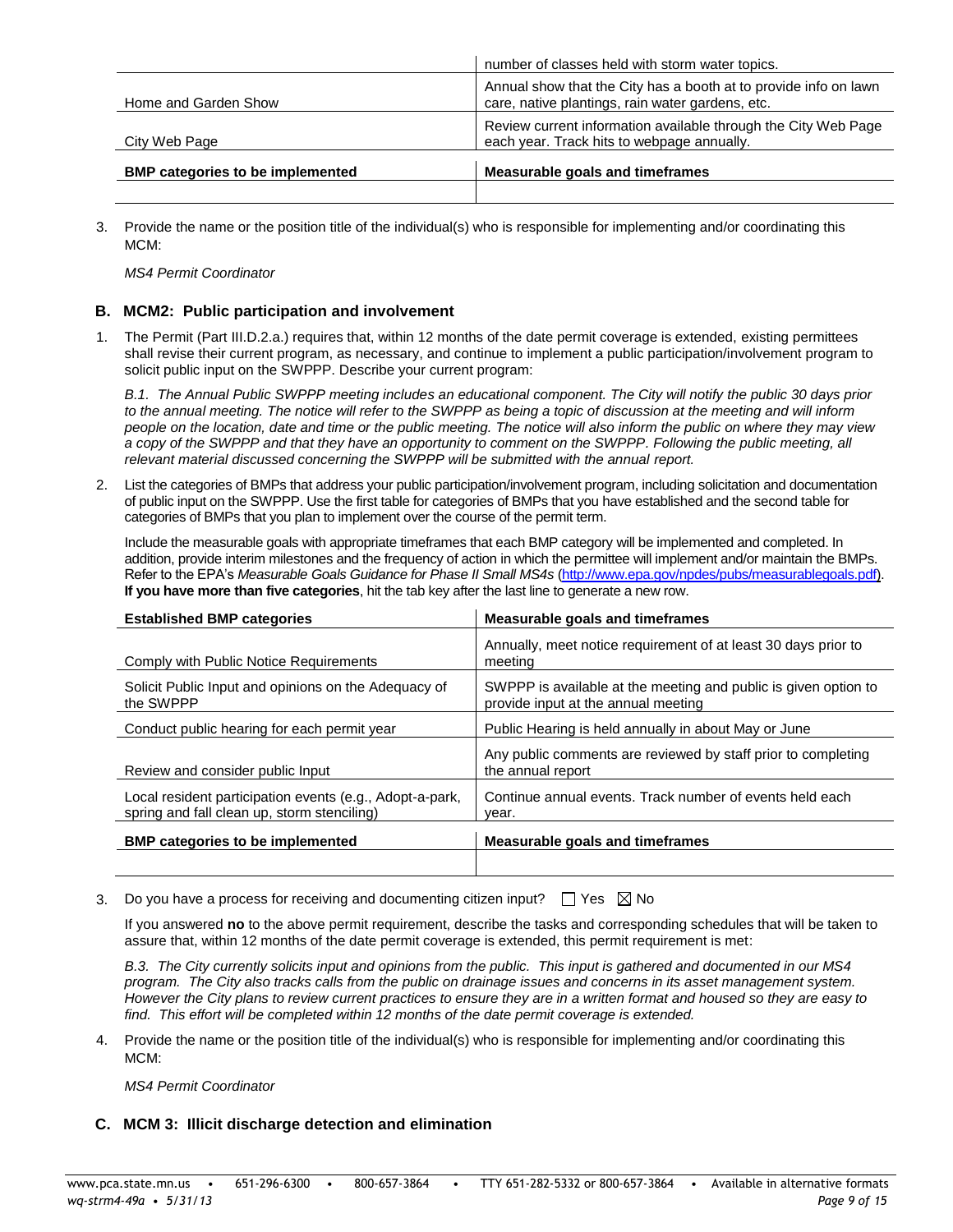1. The Permit (Part III.D.3.) requires that, within 12 months of the date permit coverage is extended, existing permittees revise their current program as necessary, and continue to implement and enforce a program to detect and eliminate illicit discharges into the small MS4. Describe your current program:

*The City follows a number of measures to implement and enforce this program in order with the goal of pollution reduction in the City's water bodies. A storm sewer system map,depicting water bodies, conveyance systems, and outfalls has been completed. All pollution control devices (grit chambers, separators, etc) are inspected and documented annually to ensure proper function and request any repair. Public reporting of any illicit behavior, such as illicit connections or discharges is made possible on the City's webpage or at City Hall.The City of Roseville informs employees, businesses, and the general public of the hazards associated with illegal discharges and improper disposal of wastes. Specific audiences may be targeted due to their type of business but the overall objective is to inform the audience of the ways to detect and eliminate illicit discharges and the hazards associated with illegal discharges and improper disposal of waste.*

2. Does your Illicit Discharge Detection and Elimination Program meet the following requirements, as found in the Permit (Part III.D.3.c.-g.)?

| a. | Incorporation of illicit discharge detection into all inspection and maintenance activities conducted<br>under the Permit (Part III.D.6.e.-f.)Where feasible, illicit discharge inspections shall be conducted<br>during dry-weather conditions (e.g., periods of 72 or more hours of no precipitation).                                                    | $\boxtimes$ Yes $\Box$ No |                    |
|----|-------------------------------------------------------------------------------------------------------------------------------------------------------------------------------------------------------------------------------------------------------------------------------------------------------------------------------------------------------------|---------------------------|--------------------|
| b. | Detecting and tracking the source of illicit discharges using visual inspections. The permittee may<br>also include use of mobile cameras, collecting and analyzing water samples, and/or other detailed<br>procedures that may be effective investigative tools.                                                                                           | $\boxtimes$ Yes $\Box$ No |                    |
| C. | Training of all field staff, in accordance with the requirements of the Permit (Part III.D.6.g.(2)), in<br>illicit discharge recognition (including conditions which could cause illicit discharges), and<br>reporting illicit discharges for further investigation.                                                                                        | $\boxtimes$ Yes $\Box$ No |                    |
| d. | Identification of priority areas likely to have illicit discharges, including at a minimum, evaluating<br>land use associated with business/industrial activities, areas where illicit discharges have been<br>identified in the past, and areas with storage of large quantities of significant materials that could<br>result in an illicit discharge.    | $\Box$ Yes $\boxtimes$ No |                    |
| е. | Procedures for the timely response to known, suspected, and reported illicit discharges.                                                                                                                                                                                                                                                                    | Yes                       | $\boxtimes$ No     |
| f. | Procedures for investigating, locating, and eliminating the source of illicit discharges.                                                                                                                                                                                                                                                                   | Yes                       | $\boxtimes$ No     |
| g. | Procedures for responding to spills, including emergency response procedures to prevent spills from<br>entering the small MS4. The procedures shall also include the immediate notification of the<br>Minnesota Department of Public Safety Duty Officer, if the source of the illicit discharge is a spill or<br>leak as defined in Minn. Stat. § 115.061. | $\perp$                   | Yes $\boxtimes$ No |
| h. | When the source of the illicit discharge is found, the permittee shall use the ERPs required by the<br>Permit (Part III.B.) to eliminate the illicit discharge and require any needed corrective action(s).                                                                                                                                                 | Yes                       | $\boxtimes$ No     |

If you answered **no** to any of the above permit requirements, describe the tasks and corresponding schedules that will be taken to assure that, within 12 months of the date permit coverage is extended, these permit requirements are met:

*C.2. The City will review and update their Illicit Discharge Detection and Elimination Program as necessary to meet the requirements as found in the Permit (Part III.D.3.c.-g.). The City will review current procedures and ensure they are in a*  written format and housed so they are easy to access. This effort will be completed within 12 months of the date permit *coverage is extended.* 

3. List the categories of BMPs that address your illicit discharge, detection and elimination program. Use the first table for categories of BMPs that you have established and the second table for categories of BMPs that you plan to implement over the course of the permit term.

Include the measurable goals with appropriate timeframes that each BMP category will be implemented and completed. In addition, provide interim milestones and the frequency of action in which the permittee will implement and/or maintain the BMPs. Refer to the EPA's *Measurable Goals Guidance for Phase II Small MS4s* [\(http://www.epa.gov/npdes/pubs/measurablegoals.pdf\)](http://www.epa.gov/npdes/pubs/measurablegoals.pdf).

**If you have more than five categories**, hit the tab key after the last line to generate a new row.

| <b>Established BMP categories</b>                                                          | Measurable goals and timeframes                                                                                                               |
|--------------------------------------------------------------------------------------------|-----------------------------------------------------------------------------------------------------------------------------------------------|
| Maintain a GIS Storm Sewer Map                                                             | New or reconstructed storm sewer add as completed                                                                                             |
| Review ordinances and update as needed                                                     | Review ordinances for updates each year                                                                                                       |
| Maintain an Illicit Detection and Elimination Program                                      | The Illicit Detection and Elimination Program runs throughout<br>each year of the permit. Track number of discharges identified<br>each year. |
| Staff training on illicit discharges                                                       | Provide education material and hold a city staff training event<br>on illicit discharges                                                      |
| Review non-storm water discharge list to evaluate<br>significance of each potential source | Performed each year of the permit                                                                                                             |
|                                                                                            |                                                                                                                                               |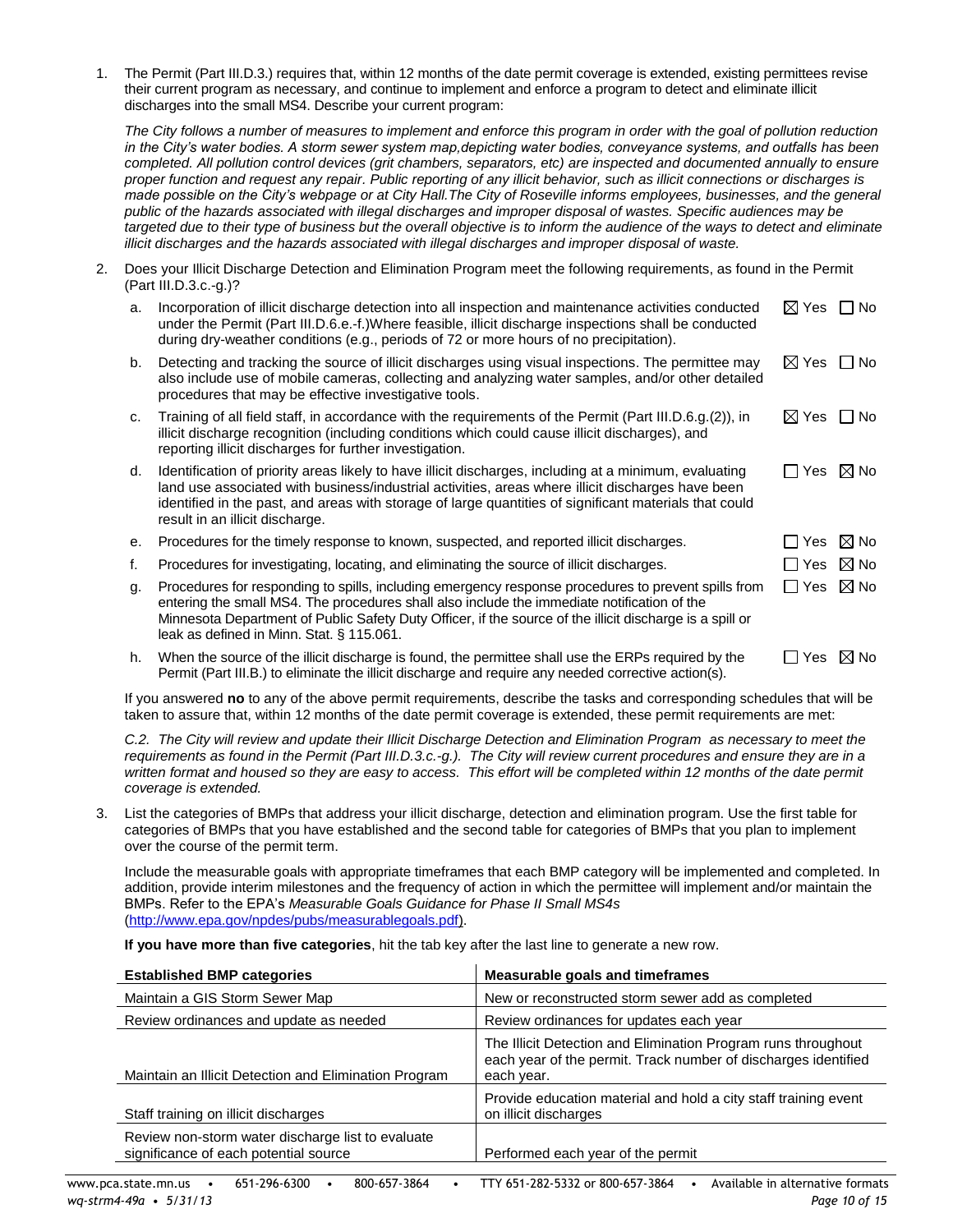4. Do you have procedures for record-keeping within your Illicit Discharge Detection and Elimination (IDDE) program as specified within the Permit (Part III.D.3.h.)?  $\boxtimes$  Yes  $\Box$  No

If you answered **no**, indicate how you will develop procedures for record-keeping of your Illicit Discharge, Detection and Elimination Program, within 12 months of the date permit coverage is extended:

5. Provide the name or the position title of the individual(s) who is responsible for implementing and/or coordinating this MCM:

*MS4 Permit Coordinator*

#### **D. MCM 4: Construction site stormwater runoff control**

1. The Permit (Part III.D.4) requires that, within 12 months of the date permit coverage is extended, existing permittees shall revise their current program, as necessary, and continue to implement and enforce a construction site stormwater runoff control program. Describe your current program:

*D.1. The City currently has measures in place for Construction Site Storm Water Runoff Control. An erosion control ordinance was adopted in 2006. Construction specifications, which are included in all construction projects through out the City, require the Contractor to follow certain criteria that ensure environmental compliance. Site plan review and pertinent State and Federal permits also are required prior to construction to ensure environmental regulations are met.*

*Applicants are required to use temporary and permanent erosion and sediment control measures and use best management practices on the site to preserve shoreland and vegetation as defined in the erosion and sediment control ordinance. The City has developed an information sheet with a list and description of minimum erosion and sediment control measures/best management practices. This information sheet is made available to developers/ contractors/ construction site personnel.*

*The City receives and logs reports on non-compliance on construction sites by means of calls to City Hall and letters or comments submitted on the City website. The City's erosion control inspector follows-up on the reports and works with the contractor to bring sites into compliance when appropriate.*

2. Does your program address the following BMPs for construction stormwater erosion and sediment control as required in the Permit (Part III.D.4.b.):

| a.                                                                                                                 | Have you established written procedures for site plan reviews that you conduct prior to the start of<br>construction activity?                                                                                                                                                       |                                                                                                                                                  |                           |                |  |  |  |
|--------------------------------------------------------------------------------------------------------------------|--------------------------------------------------------------------------------------------------------------------------------------------------------------------------------------------------------------------------------------------------------------------------------------|--------------------------------------------------------------------------------------------------------------------------------------------------|---------------------------|----------------|--|--|--|
| b.                                                                                                                 | Does the site plan review procedure include notification to owners and operators proposing<br>construction activity that they need to apply for and obtain coverage under the MPCA's general<br>permit to Discharge Stormwater Associated with Construction Activity No. MN R100001? |                                                                                                                                                  |                           |                |  |  |  |
| C.                                                                                                                 | Does your program include written procedures for receipt and consideration of reports of<br>noncompliance or other stormwater related information on construction activity submitted by the<br>public to the permittee?                                                              |                                                                                                                                                  |                           |                |  |  |  |
| d.                                                                                                                 |                                                                                                                                                                                                                                                                                      | Have you included written procedures for the following aspects of site inspections to determine<br>compliance with your regulatory mechanism(s): |                           |                |  |  |  |
|                                                                                                                    | 1)                                                                                                                                                                                                                                                                                   | Does your program include procedures for identifying priority sites for inspection?                                                              | ∐ Yes                     | $\boxtimes$ No |  |  |  |
|                                                                                                                    | 2)                                                                                                                                                                                                                                                                                   | Does your program identify a frequency at which you will conduct construction site<br>inspections?                                               | ∐ Yes                     | $\boxtimes$ No |  |  |  |
|                                                                                                                    | 3)                                                                                                                                                                                                                                                                                   | Does your program identify the names of individual(s) or position titles of those responsible for<br>conducting construction site inspections?   | $\Box$ Yes                | $\boxtimes$ No |  |  |  |
|                                                                                                                    | 4)                                                                                                                                                                                                                                                                                   | Does your program include a checklist or other written means to document construction site<br>inspections when determining compliance?           | $\boxtimes$ Yes $\Box$ No |                |  |  |  |
| е.                                                                                                                 |                                                                                                                                                                                                                                                                                      | Does your program document and retain construction project name, location, total acreage to be<br>disturbed, and owner/operator information?     | $\Box$ Yes $\boxtimes$ No |                |  |  |  |
| f.                                                                                                                 |                                                                                                                                                                                                                                                                                      | Does your program document stormwater-related comments and/or supporting information used to<br>determine project approval or denial?            | $\boxtimes$ Yes $\Box$ No |                |  |  |  |
| g.                                                                                                                 | $\boxtimes$ Yes $\Box$ No<br>Does your program retain construction site inspection checklists or other written materials used to<br>document site inspections?                                                                                                                       |                                                                                                                                                  |                           |                |  |  |  |
|                                                                                                                    |                                                                                                                                                                                                                                                                                      | If you answered no to any of the above permit requirements, describe the tasks and corresponding schedules that will be                          |                           |                |  |  |  |
| taken to assure that, within 12 months of the date permit coverage is extended, these permit requirements are met. |                                                                                                                                                                                                                                                                                      |                                                                                                                                                  |                           |                |  |  |  |

*D.2. The City will review and update their Construction Site Stormwater Runoff Control program as necessary to meet the requirements found in the Permit (Part III.D.4.b). The City will review current procedures and ensure they are in a*  written format and housed so they are easy to access. This effort will be completed within 12 months of the date permit *coverage is extended.*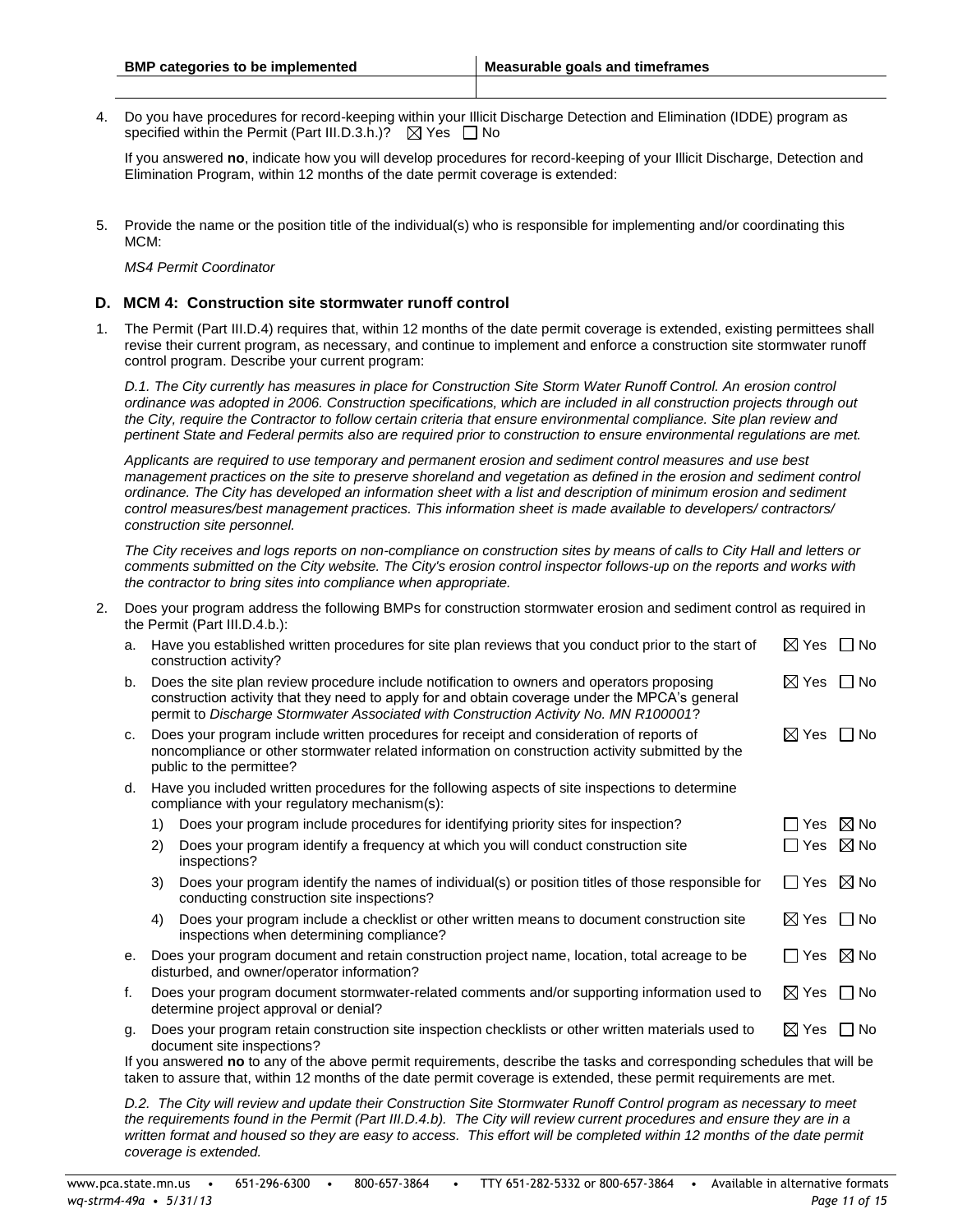3. List the categories of BMPs that address your construction site stormwater runoff control program. Use the first table for categories of BMPs that you have established and the second table for categories of BMPs that you plan to implement over the course of the permit term.

Include the measurable goals with appropriate timeframes that each BMP category will be implemented and completed. In addition, provide interim milestones and the frequency of action in which the permittee will implement and/or maintain the BMPs. Refer to the EPA's *Measurable Goals Guidance for Phase II Small MS4s* [\(http://www.epa.gov/npdes/pubs/measurablegoals.pdf\)](http://www.epa.gov/npdes/pubs/measurablegoals.pdf). **If you have more than five categories**, hit the tab key after the last line to generate a new row.

| <b>Established BMP categories</b>                                                                                             | <b>Measurable goals and timeframes</b>                                                             |
|-------------------------------------------------------------------------------------------------------------------------------|----------------------------------------------------------------------------------------------------|
| <b>Permit Application System</b>                                                                                              | Process/review all applications for compliance with stormwater<br>standards                        |
| Inspections                                                                                                                   | Inspections by City staff are conducted weekly and following<br>rainfall events exceeding 1/2-inch |
|                                                                                                                               |                                                                                                    |
| <b>BMP</b> categories to be implemented                                                                                       | <b>Measurable goals and timeframes</b>                                                             |
| Develop and maintain written procedures for erosion<br>control development review and construction site<br>inspection program | Create within 12 months of permit authorization, update annually<br>as needed                      |
|                                                                                                                               |                                                                                                    |

4. Provide the name or the position title of the individual(s) who is responsible for implementing and/or coordinating this MCM:

MS4 Permit Coordinator

## **E. MCM 5: Post-construction stormwater management**

1. The Permit (Part III.D.5.) requires that, within 12 months of the date permit coverage is extended, existing permittees shall revise their current program, as necessary, and continue to implement and enforce a post-construction stormwater management program. Describe your current program:

*E.1. The City has a Stormwater Ordinance and Standards that establishes the required use of BMPs for rate control and*  water quality for new and redevelopment projects. As new developments and redevelopments come in for permit staff *reviews them to ensure that they comply with the goals and policies included in the City's comprehensive surface water management plan. Green infrastructure BMPs such as rain gardens, infiltration trenches, biofiltration trenches, vegetated swales, etc. are encouraged to be installed to manage post-construction runoff..*

- 2. Have you established written procedures for site plan reviews that you will conduct prior to the start of construction activity?  $\boxtimes$  Yes  $\Box$  No
- 3. Answer **yes** or **no** to indicate whether you have the following listed procedures for documentation of post-construction stormwater management according to the specifications of Permit (Part III.D.5.c.):

| a. Any supporting documentation that you use to determine compliance with the Permit (Part             | $\boxtimes$ Yes $\Box$ No |  |
|--------------------------------------------------------------------------------------------------------|---------------------------|--|
| III.D.5.a), including the project name, location, owner and operator of the construction activity, any |                           |  |
| checklists used for conducting site plan reviews, and any calculations used to determine               |                           |  |
| compliance?                                                                                            |                           |  |

- b. All supporting documentation associated with mitigation projects that you authorize?  $\Box$  Yes  $\boxtimes$  No
- c. Payments received and used in accordance with Permit (Part III.D.5.a.(4)(f))?  $\square$  Yes  $\boxtimes$  No
- d. All legal mechanisms drafted in accordance with the Permit (Part III.D.5.a.(5)), including date(s) of the agreement(s) and names of all responsible parties involved?  $\Box$  Yes  $\boxtimes$  No

If you answered **no** to any of the above permit requirements, describe the steps that will be taken to assure that, within 12 months of the date permit coverage is extended, these permit requirements are met.

*E.3. The City will reivew and update current documentation of post-construction stormwater management according*  to the Permit (Part III.D.5.c). This effort will be completed within 12 months of the date permit coverage is extended.

List the categories of BMPs that address your post-construction stormwater management program. Use the first table for categories of BMPs that you have established and the second table for categories of BMPs that you plan to implement over the course of the permit term.

Include the measurable goals with appropriate timeframes that each BMP category will be implemented and completed. In addition, provide interim milestones and the frequency of action in which the permittee will implement and/or maintain the BMPs. Refer to the EPA's *Measurable Goals Guidance for Phase II Small MS4s* [\(http://www.epa.gov/npdes/pubs/measurablegoals.pdf\)](http://www.epa.gov/npdes/pubs/measurablegoals.pdf). **If you have more than five categories**, hit the tab key after the last line to generate a new row.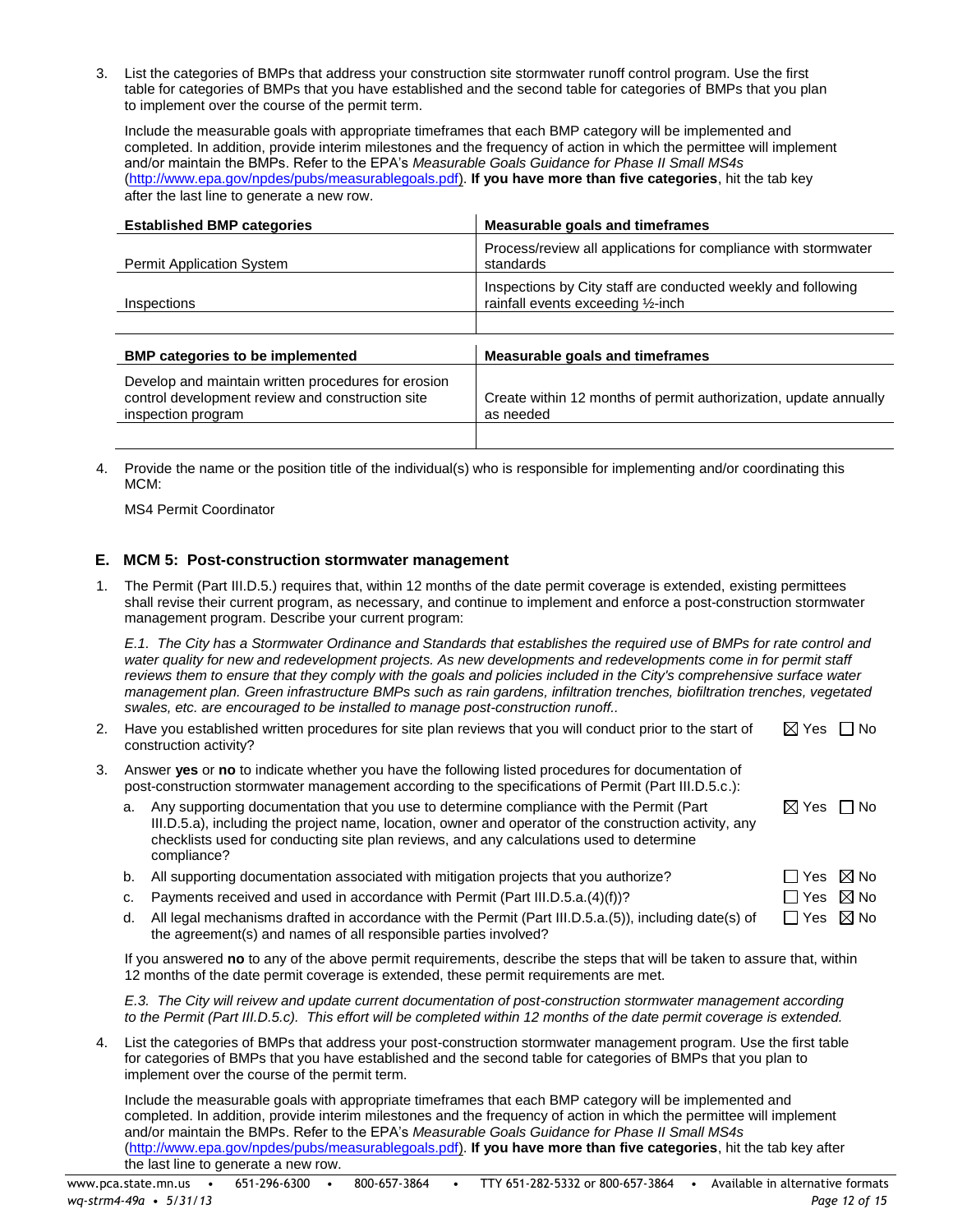| <b>Established BMP categories</b>                                                               | Measurable goals and timeframes                                               |
|-------------------------------------------------------------------------------------------------|-------------------------------------------------------------------------------|
| Incorporate new facilities into database and GIS map                                            | New facilities are added to the data base and GIS map<br>throughout each year |
| Maintain ordinances and regulatory mechanism to<br>address construction runoff                  | Review and update as needed on a yearly basis                                 |
| Require maintenance agreements on new private<br>BMP's during the development approval process  | This is done a per project basis throughout each year                         |
| Maintain private BMP maintenance agreement tracking<br>system                                   | This is done on a yearly basis                                                |
|                                                                                                 |                                                                               |
| <b>BMP</b> categories to be implemented                                                         | Measurable goals and timeframes                                               |
| Develop and maintain written procedures for post-<br>construction stormwater management program | Create within 12 months of permit authorization, update<br>annually as needed |
|                                                                                                 |                                                                               |

5. Provide the name or the position title of the individual(s) who is responsible for implementing and/or coordinating this MCM:

*MS4 Permit Coordinator*

## **F. MCM 6: Pollution prevention/good housekeeping for municipal operations**

1. The Permit (Part III.D.6.) requires that, within 12 months of the date permit coverage is extended, existing permittees shall revise their current program, as necessary, and continue to implement an operations and maintenance program that prevents or reduces the discharge of pollutants from the permittee owned/operated facilities and operations to the small MS4. Describe your current program:

*F.1. The City of Roseville performs maintenance activities and regular inspections of structural and nonstructural storm water controls to reduce floatables and other pollutants discharged from the City's separate storm sewers. Training seminars are conducted to instruct city employees on proper inspection for storm sewer structures. Proper documentation is completed and any actions recommended to improve current condition are sent to the party responsible for Pollution Prevention / Good Housekeeping measure and prompt corrective action is taken. Records are kept of all inspection results and any maintenance performed or recommended.*

- 2. Do you have a facilities inventory as outlined in the Permit (Part III.D.6.a.)?  $\boxtimes$  Yes  $\Box$  No
- 3. If you answered **no** to the above permit requirement in question 2, describe the tasks and corresponding schedules that will be taken to assure that, within 12 months of the date permit coverage is extended, this permit requirement is met:
- 4. List the categories of BMPs that address your pollution prevention/good housekeeping for municipal operations program. Use the first table for categories of BMPs that you have established and the second table for categories of BMPs that you plan to implement over the course of the permit term.

Include the measurable goals with appropriate timeframes that each BMP category will be implemented and completed. In addition, provide interim milestones and the frequency of action in which the permittee will implement and/or maintain the BMPs. For an explanation of measurable goals, refer to the EPA's *Measurable Goals Guidance for Phase II Small MS4s* [\(http://www.epa.gov/npdes/pubs/measurablegoals.pdf\)](http://www.epa.gov/npdes/pubs/measurablegoals.pdf).

**If you have more than five categories**, hit the tab key after the last line to generate a new row.

| <b>Established BMP categories</b>                                            | Measurable goals and timeframes                                                         |
|------------------------------------------------------------------------------|-----------------------------------------------------------------------------------------|
| <b>Street Sweeping</b>                                                       | Once in the spring and once in the fall of each year                                    |
| Conduct staff training event                                                 | Conducted at a minimum of one time each year                                            |
| Inspection of structural pollution control devices                           | Inspect all structural pollution control devices at a minimum of<br>one time each year  |
| Annual, rotating, inspection of outfalls, sediment<br>basins, and ponds      | Inspection of a minimum of 20% of all outfalls, sediment basins,<br>and ponds each year |
| Inspection of all exposed stockpile, storage, and<br>material handling areas | Inspection conducted of the facilities grounds quarterly                                |
|                                                                              |                                                                                         |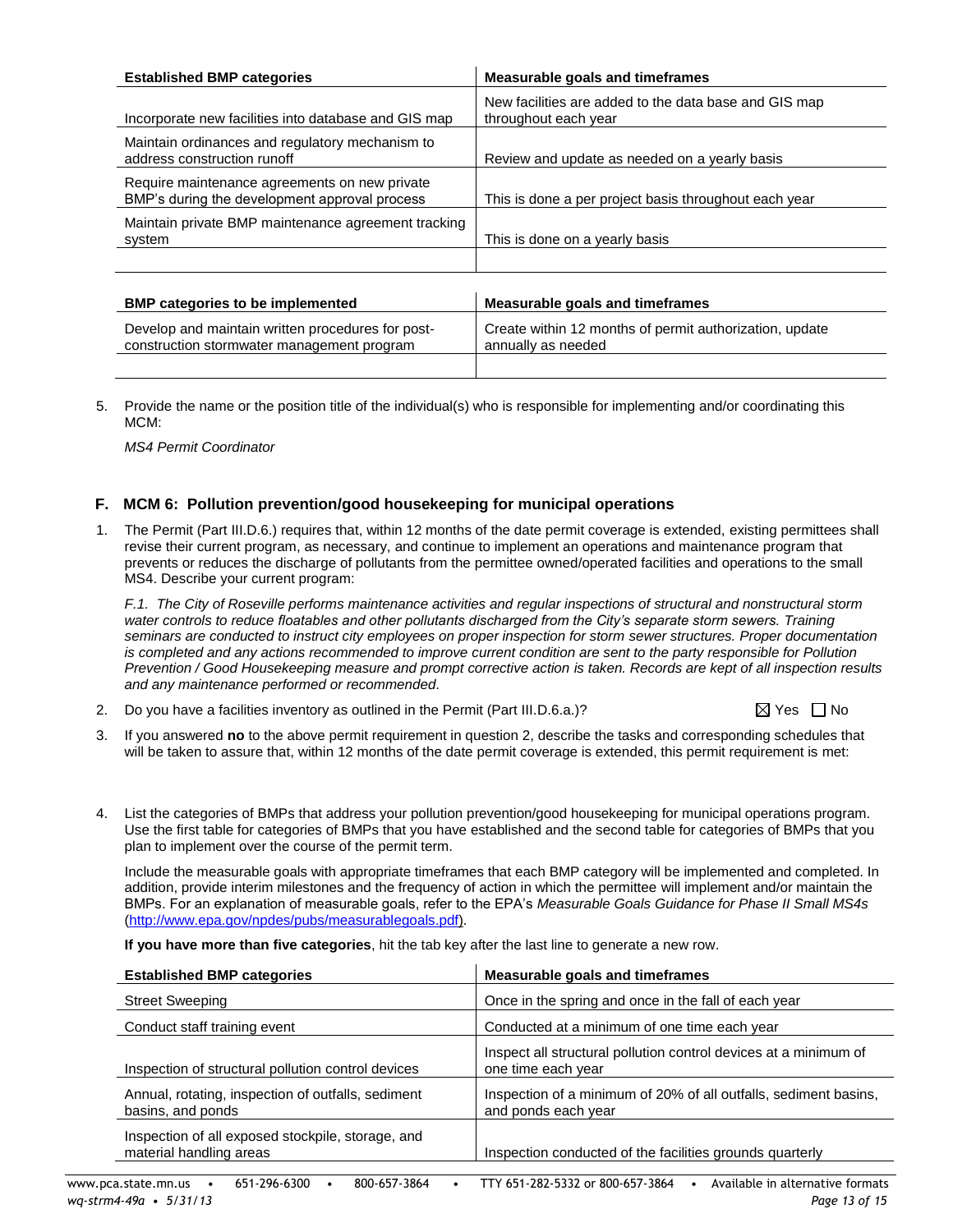|                                                                                                                                                                                                                                                                                                                                                                                                | Determination of repairs, replacement, and<br>maintenance                                                                                                                                                                                                                                                   |    |                                                                                                                                                                                                                                                                       | Track system components maintained and the general condition<br>of the system annually |                           |                |  |
|------------------------------------------------------------------------------------------------------------------------------------------------------------------------------------------------------------------------------------------------------------------------------------------------------------------------------------------------------------------------------------------------|-------------------------------------------------------------------------------------------------------------------------------------------------------------------------------------------------------------------------------------------------------------------------------------------------------------|----|-----------------------------------------------------------------------------------------------------------------------------------------------------------------------------------------------------------------------------------------------------------------------|----------------------------------------------------------------------------------------|---------------------------|----------------|--|
|                                                                                                                                                                                                                                                                                                                                                                                                |                                                                                                                                                                                                                                                                                                             |    | <b>BMP categories to be implemented</b>                                                                                                                                                                                                                               | <b>Measurable goals and timeframes</b>                                                 |                           |                |  |
|                                                                                                                                                                                                                                                                                                                                                                                                |                                                                                                                                                                                                                                                                                                             |    |                                                                                                                                                                                                                                                                       |                                                                                        |                           |                |  |
| 5.                                                                                                                                                                                                                                                                                                                                                                                             |                                                                                                                                                                                                                                                                                                             |    | Does discharge from your MS4 affect a Source Water Protection Area (Permit Part III.D.6.c.)?                                                                                                                                                                          |                                                                                        | $\boxtimes$ Yes $\Box$ No |                |  |
|                                                                                                                                                                                                                                                                                                                                                                                                | а.                                                                                                                                                                                                                                                                                                          |    | If no, continue to 6.                                                                                                                                                                                                                                                 |                                                                                        |                           |                |  |
|                                                                                                                                                                                                                                                                                                                                                                                                | b.                                                                                                                                                                                                                                                                                                          |    | If yes, the Minnesota Department of Health (MDH) is in the process of mapping the<br>following items. Maps are available at<br>http://www.health.state.mn.us/divs/eh/water/swp/maps/index.htm. Is a map including the<br>following items available for your MS4:      |                                                                                        |                           |                |  |
|                                                                                                                                                                                                                                                                                                                                                                                                |                                                                                                                                                                                                                                                                                                             | 1) | Wells and source waters for drinking water supply management areas identified as<br>vulnerable under Minn. R. 4720.5205, 4720.5210, and 4720.5330?                                                                                                                    |                                                                                        | $\boxtimes$ Yes $\Box$ No |                |  |
|                                                                                                                                                                                                                                                                                                                                                                                                |                                                                                                                                                                                                                                                                                                             | 2) | Source water protection areas for surface intakes identified in the source water<br>assessments conducted by or for the Minnesota Department of Health under the federal<br>Safe Drinking Water Act, U.S.C. §§ 300j - 13?                                             |                                                                                        | $\boxtimes$ Yes $\Box$ No |                |  |
|                                                                                                                                                                                                                                                                                                                                                                                                | c.                                                                                                                                                                                                                                                                                                          |    | Have you developed and implemented BMPs to protect any of the above drinking water<br>sources?                                                                                                                                                                        |                                                                                        | $\boxtimes$ Yes $\Box$ No |                |  |
| 6.                                                                                                                                                                                                                                                                                                                                                                                             | Have you developed procedures and a schedule for the purpose of determining the TSS and<br>$\Box$ Yes $\boxtimes$ No<br>TP treatment effectiveness of all permittee owned/operated ponds constructed and used for the<br>collection and treatment of stormwater, according to the Permit (Part III.D.6.d.)? |    |                                                                                                                                                                                                                                                                       |                                                                                        |                           |                |  |
| 7.                                                                                                                                                                                                                                                                                                                                                                                             | $\Box$ Yes $\boxtimes$ No<br>Do you have inspection procedures that meet the requirements of the Permit (Part III.D.6.e.(1)-<br>(3)) for structural stormwater BMPs, ponds and outfalls, and stockpile, storage and material<br>handling areas?                                                             |    |                                                                                                                                                                                                                                                                       |                                                                                        |                           |                |  |
| 8.                                                                                                                                                                                                                                                                                                                                                                                             |                                                                                                                                                                                                                                                                                                             |    | Have you developed and implemented a stormwater management training program commensurate with each<br>employee's job duties that:                                                                                                                                     |                                                                                        |                           |                |  |
|                                                                                                                                                                                                                                                                                                                                                                                                | a.                                                                                                                                                                                                                                                                                                          |    | Addresses the importance of protecting water quality?                                                                                                                                                                                                                 |                                                                                        | $\Box$ Yes $\boxtimes$ No |                |  |
|                                                                                                                                                                                                                                                                                                                                                                                                | b.                                                                                                                                                                                                                                                                                                          |    | Covers the requirements of the permit relevant to the duties of the employee?                                                                                                                                                                                         |                                                                                        | $\Box$ Yes                | $\boxtimes$ No |  |
|                                                                                                                                                                                                                                                                                                                                                                                                | c.                                                                                                                                                                                                                                                                                                          |    | Includes a schedule that establishes initial training for new and/or seasonal employees and<br>recurring training intervals for existing employees to address changes in procedures,<br>practices, techniques, or requirements?                                       |                                                                                        | $\Box$ Yes $\boxtimes$ No |                |  |
| 9.                                                                                                                                                                                                                                                                                                                                                                                             |                                                                                                                                                                                                                                                                                                             |    | Do you keep documentation of inspections, maintenance, and training as required by the Permit<br>(Part III.D.6.h.(1)-(5))?                                                                                                                                            |                                                                                        | $\Box$ Yes $\boxtimes$ No |                |  |
|                                                                                                                                                                                                                                                                                                                                                                                                | If you answered no to any of the above permit requirements listed in Questions 5 - 9, then describe the tasks and<br>corresponding schedules that will be taken to assure that, within 12 months of the date permit coverage is extended,<br>these permit requirements are met:                             |    |                                                                                                                                                                                                                                                                       |                                                                                        |                           |                |  |
| F.6 The City will review and create written procedures and a schedule for the purpose of determining the TSS and TP<br>treatment effectiveness of all permittee owned//operated ponds constructed and used for collection and treatment of<br>stormwater, according to the Permit (Part III.D.6.d). This effort will be completed within 12 months of the date permit<br>coverage is extended. |                                                                                                                                                                                                                                                                                                             |    |                                                                                                                                                                                                                                                                       |                                                                                        |                           |                |  |
| F.7. The City will review current procedures and create updated written procedures for inspection that meet the<br>requirements of the Permit (Part III.D.6.e.(1)-(3)) for structural stormwater BMPs, ponds, outfalls, stockpile, storage,<br>and material handling areas. This effort will be completed within 12 months of the date permit coverage is extended.                            |                                                                                                                                                                                                                                                                                                             |    |                                                                                                                                                                                                                                                                       |                                                                                        |                           |                |  |
|                                                                                                                                                                                                                                                                                                                                                                                                |                                                                                                                                                                                                                                                                                                             |    | F.8. The City will review the current staff training to ensure that it reviews stormwater management training<br>commensurate with each employee's job duties as described above. This effort will be completed within 12 months of<br>the date coverage is extended. |                                                                                        |                           |                |  |
|                                                                                                                                                                                                                                                                                                                                                                                                |                                                                                                                                                                                                                                                                                                             |    | F.9. The City will review and update current documentation procedures to ensure inspections, maintenance, and<br>training documentation is kept according to the Permit (Part III.D.6.h.(1)-(5)). This effort will be completed within 12                             |                                                                                        |                           |                |  |

10. Provide the name or the position title of the individual(s) who is responsible for implementing and/or coordinating this MCM:

*MS4 Permit Coordinator*

*months of the date permit coverage is extended.*